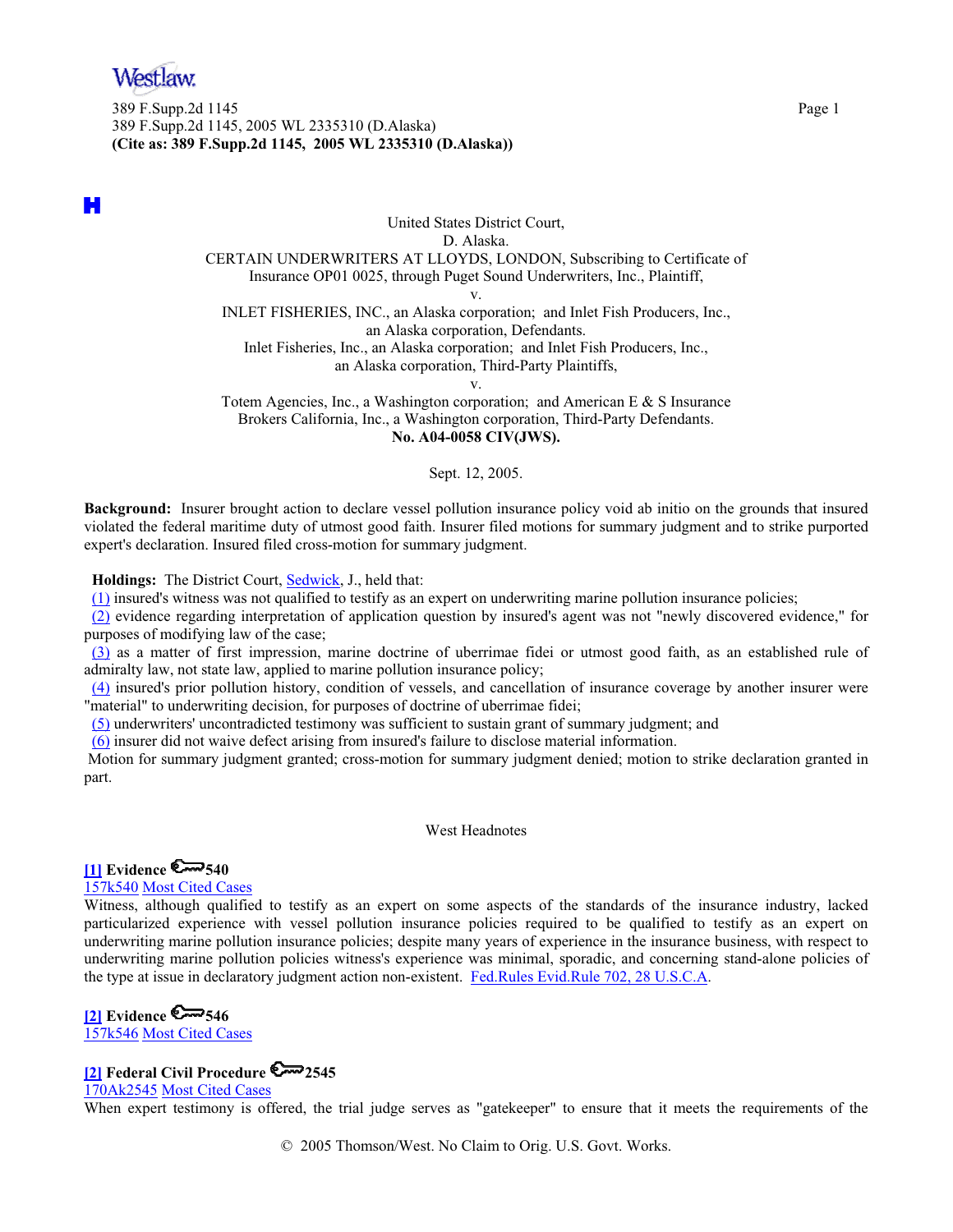#### 389 F.Supp.2d 1145 Page 2 389 F.Supp.2d 1145, 2005 WL 2335310 (D.Alaska) **(Cite as: 389 F.Supp.2d 1145, 2005 WL 2335310 (D.Alaska))**

evidence rule governing expert testimony, including determining admissibility with respect to a motion for summary judgment. Fed.Rules Evid.Rule 702, 28 U.S.C.A.

## **[3] Evidence 6 545**

#### 157k545 Most Cited Cases

The party offering expert opinion testimony must prove the witness is qualified to testify and that the testimony is admissible by a preponderance of evidence. Fed.Rules Evid.Rule 702, 28 U.S.C.A.

## **[4]** Evidence  $\mathbb{S} \rightarrow 546$

157k546 Most Cited Cases

The trial judge has wide discretion in determining whether to admit or exclude expert testimony. Fed.Rules Evid.Rule 702, 28 U.S.C.A.

## **[5] Evidence 6 474.5**

### 157k474.5 Most Cited Cases

Insured failed to show how witness's opinion regarding stand-alone marine pollution policies met the three-prong test for admissibility under evidence rule governing opinion by a lay witness. Fed.Rules Evid.Rule 701, 28 U.S.C.A.

#### $[6]$  Courts  $\mathbb{S}^{7999(1)}$

106k99(1) Most Cited Cases

## **[6] Federal Courts 950**

#### 170Bk950 Most Cited Cases

Under the law of the case doctrine, a court is generally precluded from reconsidering an issue that has already been decided by the same court or a higher court in the same case.

#### $[7]$  Courts  $\mathbb{Z}^{99(1)}$

### 106k99(1) Most Cited Cases

The law of the case doctrine is not a shackle without a key; so long as a district court retains jurisdiction over a case, the court has inherent power to reconsider and modify an interlocutory order for sufficient cause.

## **[8] Courts 6-99(1)**

#### 106k99(1) Most Cited Cases

Under the law of the case doctrine, a court may reconsider previously decided questions in cases in which there has been an intervening change of controlling authority, new evidence has surfaced, or the previous disposition was clearly erroneous and would work a manifest injustice.

#### $[9]$  Courts  $\mathbb{C}^{3}$ 99(3)

#### 106k99(3) Most Cited Cases

Evidence that insured's agent reasonably interpreted marine pollution insurer's

question of "pollution loss history," after consulting with an independent marine insurance expert, to pertain to vessels actually listed on the policy, rather than the various entities who owned those vessels, could have been discovered by the exercise of reasonable diligence and, thus, was not "newly discovered evidence," for purposes of modifying law of the case established by prior ruling on summary judgment motion regarding ambiguity of question.

### $[10]$  Courts  $\mathbb{S}^{3}$ 99(3)

#### 106k99(3) Most Cited Cases

Even if evidence that insured's agent reasonably interpreted marine pollution insurer's question of "pollution loss history," after consulting with an independent marine insurance expert, to pertain to vessels actually listed on the policy, rather than the various entities who owned those vessels, was "newly discovered evidence," for purposes of modifying law of the case established by prior ruling on summary judgment motion regarding ambiguity of question, outcome would not change, as prior ruling that question was not ambiguous as a matter of law was not erroneous.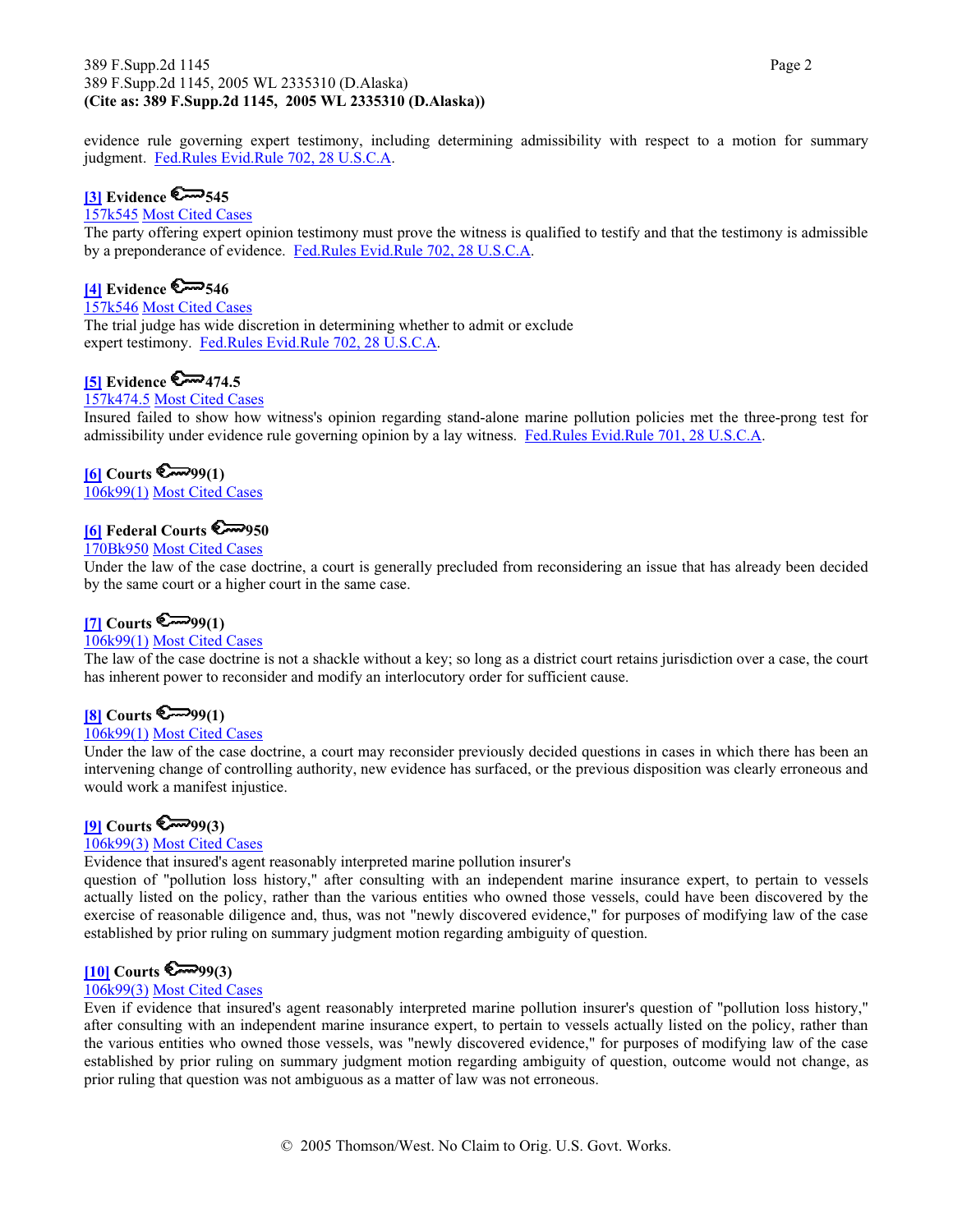#### **[11] Insurance 2996**

217k2996 Most Cited Cases

## **[11] Insurance 2998**

#### 217k2998 Most Cited Cases

The phrase "pollution loss history" in a question on an application for marine pollution insurance could not reasonably be interpreted or construed to be limited to the loss history of the vessels to be insured.

## **[12] Insurance 2996**

#### 217k2996 Most Cited Cases

The doctrine of "uberrimae fidei" requires a marine insurance applicant, even if not asked, to reveal every fact within his/her knowledge that is material to the risk.

## $[13]$  Admiralty  $\mathbb{R}$  1.20(2)

## 16k1.20(2) Most Cited Cases

In determining whether issue involving maritime insurance contract is governed by state law, court is required to ask two questions: first, whether a judicially established federal admiralty rule governs the issue; and, if not, whether the court in the consideration of uniformity should create one.

### **[14] Courts**  $\mathbb{C}^{3}$

## 106k96(3) Most Cited Cases

Lower federal courts should not presume that a later pronouncement by the Supreme Court overrules sub silentio a prior decision of the Supreme Court directly on point.

## $[15]$  Insurance  $\mathbb{R}$  1867

#### 217k1867 Most Cited Cases

The marine doctrine of uberrimae fidei or "utmost good faith" is an established rule of admiralty law.

#### $[16]$  Admiralty  $\mathbb{R}$  1.20(2)

16k1.20(2) Most Cited Cases

## $\sim$  1867 Insurance  $\sim$  1867

#### 217k1867 Most Cited Cases

The marine doctrine of uberrimae fidei or utmost good faith, as an established rule of admiralty law, not state law, applied to marine pollution insurance policy at issue in declaratory judgment action.

## $[17]$  Insurance  $\mathbb{S}^{3013}$

#### 217k3013 Most Cited Cases

The burden of proof of materiality of omitted information, under the marine doctrine of uberrimae fidei or "utmost good faith," which requires a marine insurance applicant, even if not asked, to reveal every fact within his/her knowledge that is material to the risk, is on the insurer.

## **[18] Insurance 2996**

217k2996 Most Cited Cases

## **[18]** Insurance  $\mathbb{Z}$  2998

## 217k2998 Most Cited Cases

Insured's prior pollution history was "material" to underwriting decision by

vessel pollution insurer, for purposes of doctrine of uberrimae fidei or utmost good faith, which required a marine insurance applicant, even if not asked, to reveal every fact within his/her knowledge that was material to the risk.

## **[19] Insurance 2996**

217k2996 Most Cited Cases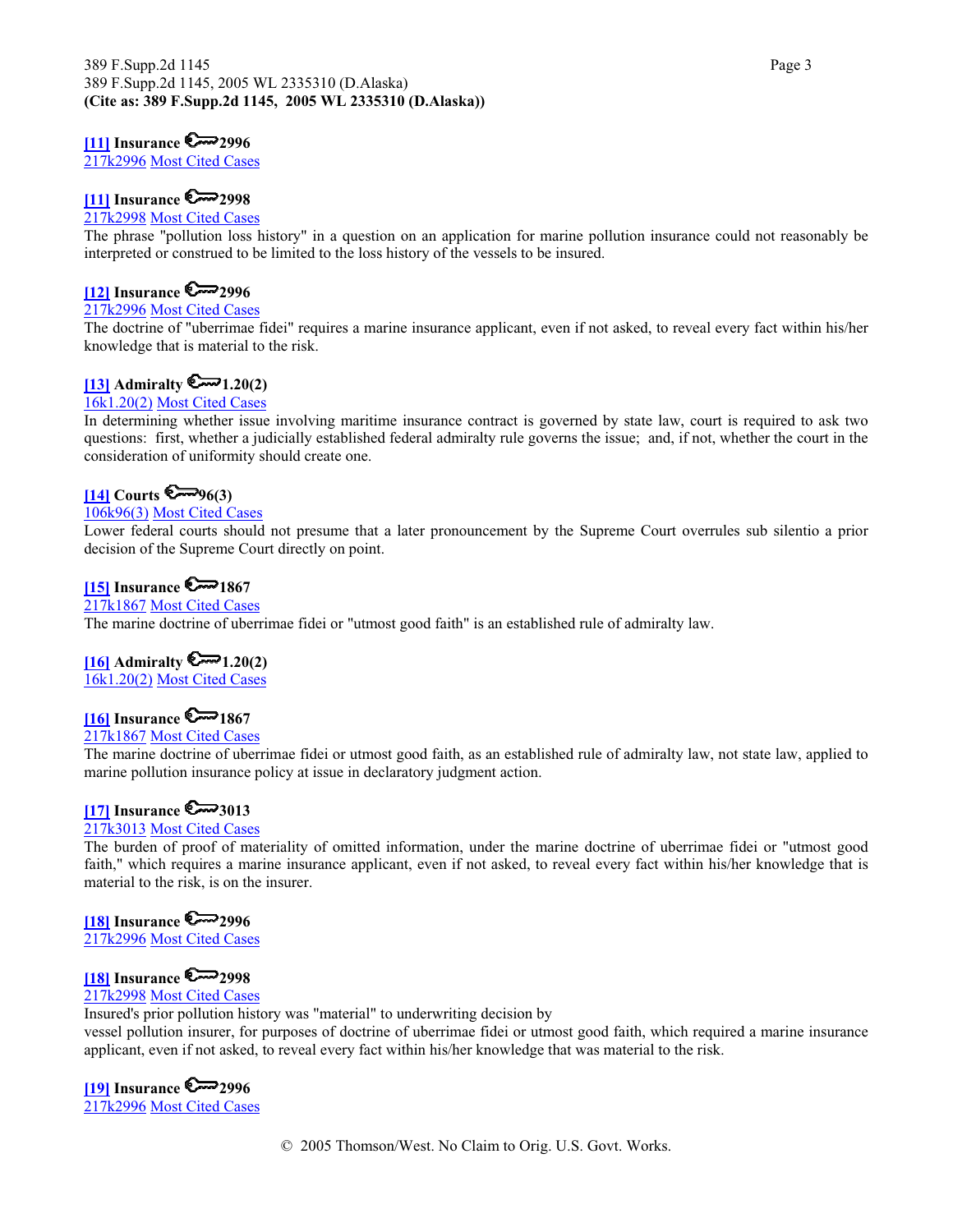#### 389 F.Supp.2d 1145 Page 4 389 F.Supp.2d 1145, 2005 WL 2335310 (D.Alaska) **(Cite as: 389 F.Supp.2d 1145, 2005 WL 2335310 (D.Alaska))**

#### **[19] Insurance 2998**

#### 217k2998 Most Cited Cases

Pollution loss attributable to vessel proposed to be insured, which occurred less than ten days preceding date of application for vessel pollution insurance policy was "material," for purposes of doctrine of uberrimae fidei or utmost good faith, which required a marine insurance applicant, even if not asked, to reveal every fact within his/her knowledge that was material to the risk; liability for spills was absolute, and vessel owner was responsible for the spill caused by the third-party contractor irrespective of fault, the very risk insurer was being asked to insure.

## **[20]** Insurance  $\mathbb{C}$  2996

217k2996 Most Cited Cases

#### **[20] Insurance 2998**

#### 217k2998 Most Cited Cases

Cancellation of marine pollution insurance policy by previous insurer was "material," for purposes of doctrine of uberrimae fidei or utmost good faith, which required a marine insurance applicant, even if not asked, to reveal every fact within his/her knowledge that was material to the risk; both insured and its agent had full knowledge that an underwriter of marine pollution insurance considered the condition of the vessels to be insured not only material but that the underwriter had reason to doubt the seaworthiness of the vessels, and, despite this knowledge, cancellation and concerns of prior insurer were not disclosed.

## **[21] Federal Civil Procedure 2501**

#### 170Ak2501 Most Cited Cases

Uncontradicted testimony of marine pollution insurance underwriters, that prior loss history of the insured, vessel condition, and prior cancellation by a pollution insurer were among the most important facts considered in evaluating a risk and setting policy conditions, was competent evidence sufficient to support grant of summary judgment as a matter of law on insurer's claim that insured violated the federal maritime duty of utmost good faith by failing to disclose material information regarding its prior pollution history, condition of vessels, and cancellation of insurance coverage by another insurer, notwithstanding claim that testimony was self-serving and speculative.

#### **[22] Insurance 3100(1)**

#### 217k3100(1) Most Cited Cases

Insurer did not waive defect arising from insured's failure to disclose material information regarding its prior pollution history, condition of vessels, and cancellation of insurance coverage by another insurer, by proceeding to underwrite marine pollution risk after having received sufficient information that would have raised suspicions in mind of mind of reasonable insurer that there were other material circumstances; from time it first learned that insured had failed to make full, complete, and candid disclosure of facts material to underwriting decision, insurer acted as prudent insurer consistent with its obligation to act in utmost good faith with respect to its dealings with insured.

## $[23]$  Insurance  $\mathbb{R}$  1867

## 217k1867 Most Cited Cases

The doctrine of uberrimae fidei is a two-way street, requiring both parties to a marine insurance policy to accord the other the highest degree of good faith.

## **[24] Insurance 2200 1867**

217k1867 Most Cited Cases

### **[24] Insurance 2996**

217k2996 Most Cited Cases

# **[24] Insurance**  $\mathbb{S} \rightarrow 3419$

### 217k3419 Most Cited Cases

Although the duty to disclose all material facts in making the application for insurance attaches before the policy is actually issued, uberrimae fidei does not come into play until such time as the policy is actually issued; thus, the insurer may decline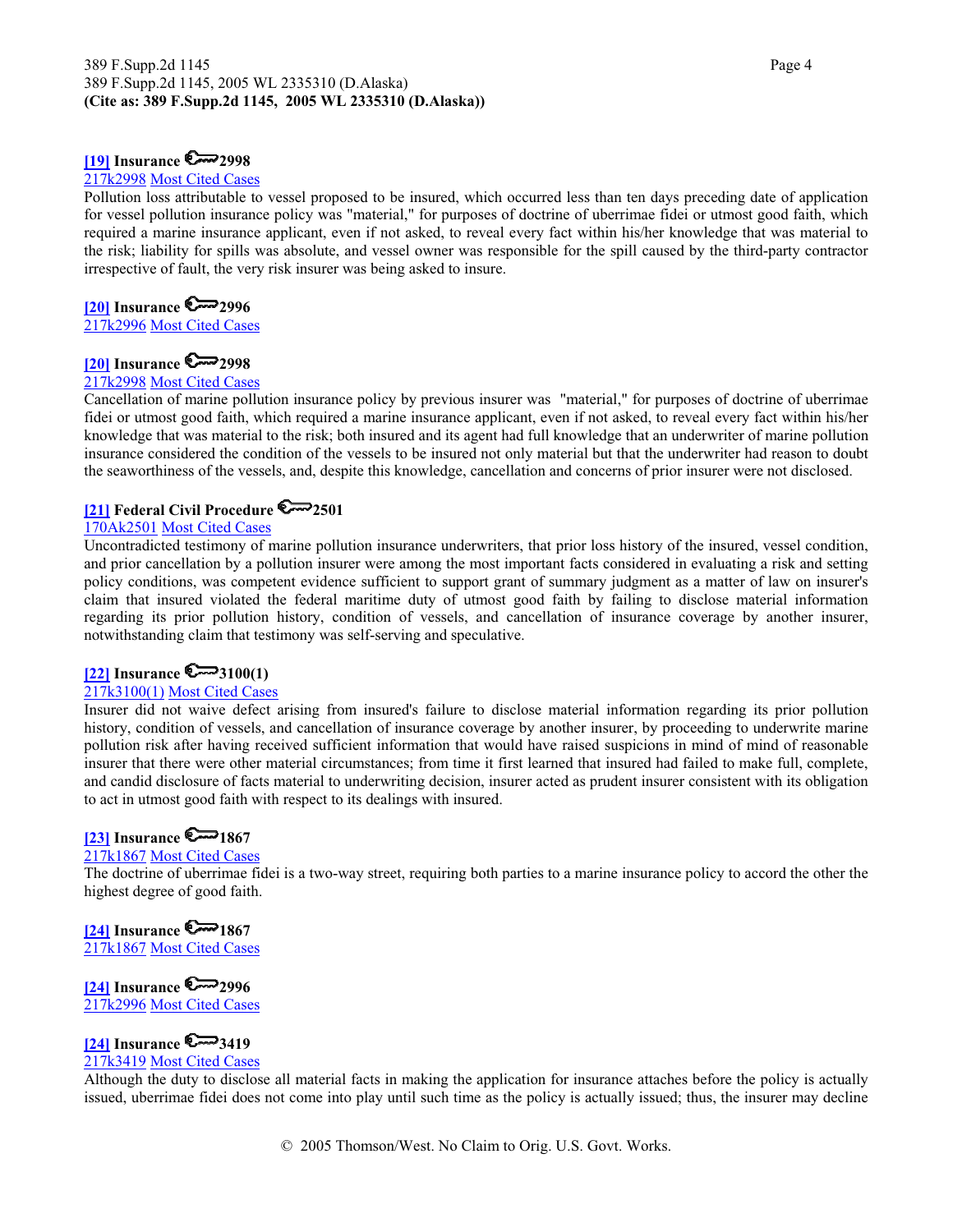#### 389 F.Supp.2d 1145 Page 5 389 F.Supp.2d 1145, 2005 WL 2335310 (D.Alaska) **(Cite as: 389 F.Supp.2d 1145, 2005 WL 2335310 (D.Alaska))**

to issue a policy in the first instance on any grounds not otherwise prohibited by law without violating the doctrine of uberrimae fidei.

## $\sim$  1867] Insurance  $\sim$  1867

217k1867 Most Cited Cases

Once a marine insurance policy has been issued, the insurer is bound by the doctrine of uberrimae fidei and must act in utmost good faith with respect to its dealings with the insured.

#### **\*1148 ORDER FROM CHAMBERS [RE: Motions at dockets 135, 151, and 163]**

SEDWICK, District Judge.

#### *I. MOTIONS PRESENTED*

**\*\*1** At docket 135 plaintiff Certain Underwriters at Lloyds, London ("Lloyds") moved for summary judgment requesting the court to hold that, as a matter of law, defendants Inlet Fisheries, Inc. ("IFI") and Inlet Fish Producers, Inc. ("IFP") (collectively "Inlet") violated the federal maritime doctrine of *uberrimae fidei* ("duty of utmost good faith") by failing to disclose facts material to insurance risk thereby rendering the marine insurance policy issued by Lloyds to Inlet void *ab initio*. At docket 151 Inlet opposed Lloyds' motion and cross-moved for summary judgment requesting the court to hold that, as a matter of law, the doctrine of *uberrimae fidei* does not apply and that Inlet did not fall to disclose any fact material to the insurance risk undertaken by Lloyds. At docket 152 third-party defendant Totem Agencies, Inc. ("Totem") filed an *amicus curiae* memorandum in support of Inlet. At docket 163 Lloyds moved to strike the testimony of Forrest V. (Woody) Wilton, offered by Inlet as expert testimony. All motions have been fully briefed. Oral argument was not requested and would not assist the court.

#### *II. BACKGROUND/FACTS [FN1]*

FN1. The background in this case is extensively set forth in the order at docket 114. It is not replicated here except as necessary to an understanding of the instant motions.

**\*1149** On or about August 26, 2002, [FN2] while moored in Steamboat Slough, the *Quanirtuug Princess* ("*QP* ") sank, spilling oil and other toxic materials. Inlet lacked the financial resources to, and Lloyds declined to, fund the environmental remediation and cleanup work required, so the cleanup project was federalized. Lloyds declined coverage under its policy and initiated the current action to declare the policy void *ab initio* on the grounds that Inlet violated the federal maritime duty of utmost good faith (*uberrimae fidei* ). Lloyds alleges that in its application for coverage Inlet failed to make a full and complete disclosure of facts material to the underwriting decision by not disclosing its prior pollution loss history and the fact of and reasons for cancellation of its prior pollution insurance. The facts underlying this litigation are mostly undisputed. The dispute is over the inferences or conclusions to be drawn from the facts.

FN2. At times in the record the date of the incident is stated as being August 26; however, the Alaska Department of Environmental Conservation records indicate it was first reported on August 24. Whether the *QP* sank on August 24, 25 or 26 is irrelevant to the determination of the issues presented in the motion at bar.

 In June 2000, the pollution insurance carrier for Inlet, Water Quality Insurance Syndicate ("WQIS"), gave notice that, because of the age and condition of Inlet's vessels, WQIS would cancel the coverage unless Inlet ordered condition surveys of the vessels and complied with the surveys' recommendations. Inlet failed to comply with the WQIS requirements. In August 2000, WQIS sent Inlet a cancellation notice effective August 28, 2000. On or about August 17, 2000, Totem, on behalf of Inlet, provided a completed application for vessel pollution insurance to Puget Sound Underwriters ("PSU"). [FN3] The application identified IFI, IFP and Arctic Salmon, Inc. as the insureds and four non-self-propelled vessels, *Fort Yukon, Yukon II, Harvester Barge,* and *QP,* to be insured. The response to Question 5 "Pollution Loss History" was "None." PSU, acting as the agent of Lloyds, issued an insurance policy naming IFI and IFP as insureds and Arctic Salmon as an additional insured effective from August 28, 2000, through August 28, 2001. This policy was extended for an additional year, through August 28, 2002. No additional application was submitted and no additional information concerning the insureds or the vessels was requested by or provided to either PSU or Lloyds. On August 28, 2002, the policy was extended for another year through August 28, 2003 subject to Inlet submitting a new application.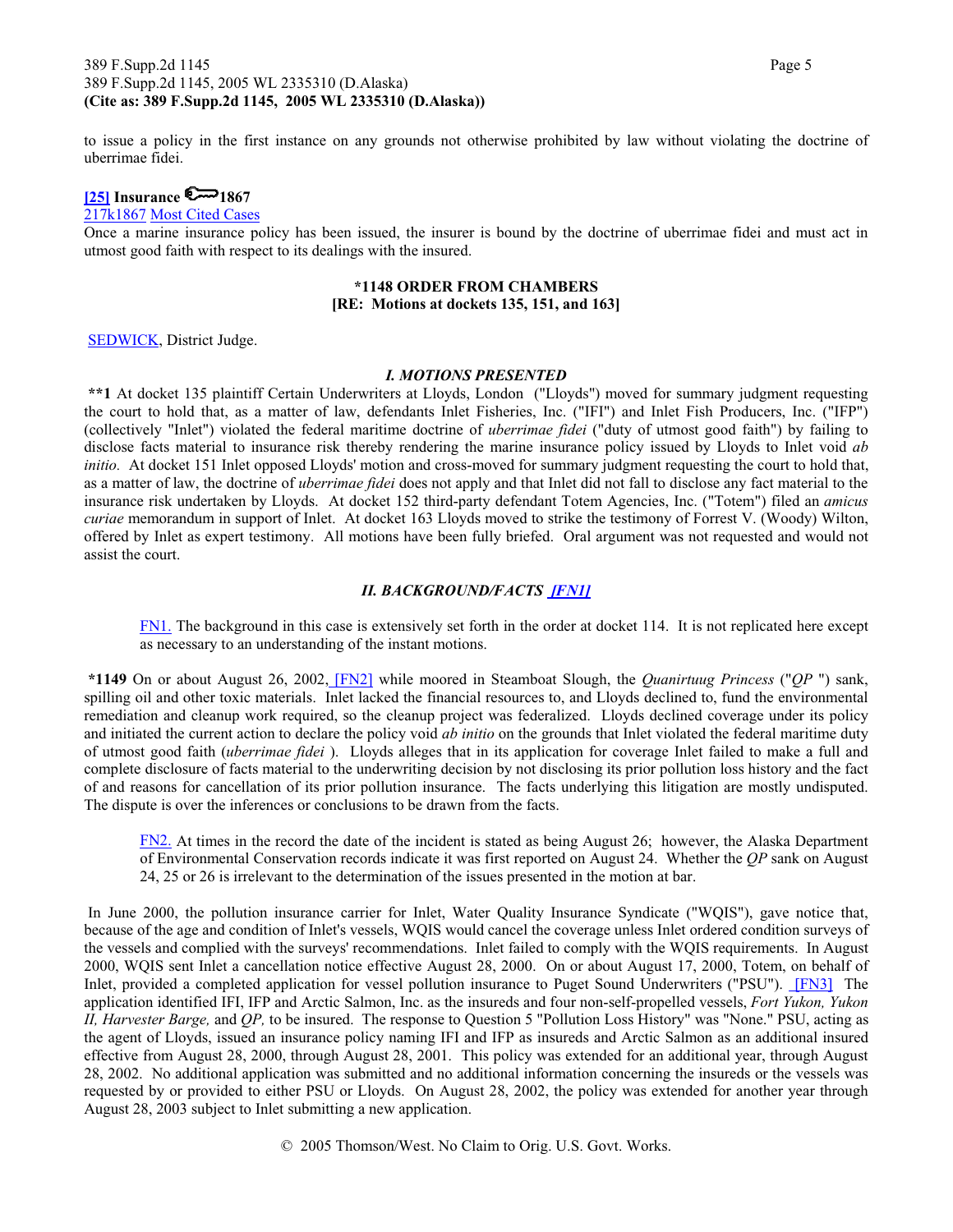FN3. Between renewal in 2001 and 2002, PSU became American E & S Insurance Brokers. The court will use "PSU" to designate both Puget Sound and its successor American E  $&$  S.

**\*\*2** In May 2000, the *Maren I,* owned by either IFI or IFP, [FN4] sank in Steamboat Slough, in the Kuskokwim River near Bethel, Alaska. [FN5] In early August, 2000, the *Harvester Barge* suffered a minor spill (approximately 55 gallons of diesel fuel) into the waters of the Kuskokwim River while moored at the City Dock, Bethel Alaska. [FN6] Neither incident was disclosed prior to the time the policy was issued in 2000 or the time it was renewed in 2001. The record also shows that IFI and/or IFP **\*1150** had been involved in other releases of pollutants into the waters of the Kuskokwim River in the Bethel Area in 1996, 1997, and 1998 which were not disclosed. In addition, Inlet failed to disclose the fact of and details regarding the policy cancellation by WQIS.

FN4. According to the official Coast Guard records IFI was the registered owner of the *Maren I.* According to the Declaration of Vincent Goddard, President of IFI and IFP, the vessel was owned by IFP and operated by a related entity, Arctic Salmon, at the time of the incident.

FN5. Cleanup costs for this incident exceeded \$88,000.

FN6. Cleanup costs for this incident were less than \$5,000.

#### *III. ISSUES PRESENTED*

 The motions at dockets 135 and 151 raise these issues: (1) is the maritime duty of utmost good faith (*uberrimae fidei* ) an established federal admiralty rule applicable to marine pollution insurance policies precluding application of state law; (2) are prior pollution history of the insured, condition of the vessels, and the cancellation of insurance coverage by another insurer material to the underwriting decision, the non-disclosure of which breaches the doctrine of *uberrimae fidei;* and (3) were the actions of Lloyds subsequent to learning of the undisclosed information inconsistent with its claim of materiality or did they constitute a waiver of the duty to disclose. Also at issue in the cross-motion at docket 151 is whether question number 5 on the "Application: U.S. Oil Pollution Act of 1990," entitled: "Pollution Loss History" is ambiguous in that it could reasonably be, and was, interpreted as being exclusively directed to the pollution loss history of the vessels to be insured, not the loss history of the applicant.

 The issue raised by the motion at docket 163 is whether Wilton has sufficient recent relevant specialized knowledge, training, skill, education or experience about underwriting practices for marine pollution insurance to qualify as an expert.

#### *IV. STANDARD OF REVIEW*

 Summary judgment is appropriate if, when viewing the evidence in the light most favorable to the non-moving party, there are no genuine issues of material fact, and the moving party is entitled to judgment in its favor as a matter of law. [FN7] "Credibility determinations, the weighing of the evidence, and the drawing of legitimate inferences from the facts are jury functions, not those of a judge, [when] he is ruling on a motion for summary judgment." [FN8] In response to a properly supported motion for summary judgment, the opposing party must set forth specific facts showing that there is a genuine issue for trial. [FN9] The issue of material fact required to be present to entitle a party to proceed to trial is not required to be resolved conclusively in favor of the party asserting its existence; all that is required is that sufficient evidence supporting the claimed factual dispute be shown to require a fact-finder to resolve the parties' differing versions of the truth at trial. There is no genuine issue of fact if, on the record taken as a whole, a rational trier of fact could not find in favor of the party opposing the motion. [FN10]

FN7. Fed.R.Civ.P. 56(c); *Lopez v. Smith,* 203 F.3d 1122, 1131 (9th Cir.2000) (*en banc* ); *Taylor v. List,* 880 F.2d 1040, 1044 (9th Cir.1989).

FN8. *Anderson v. Liberty Lobby, Inc.* 477 U.S. 242, 255, 106 S.Ct. 2505, 91 L.Ed.2d 202 (1986).

FN9. Fed. R. Civ. P. 56(e); *Henderson v. City of Simi Valley,* 305 F.3d 1052, 1055-56 (9th Cir.2002).

FN10. *Matsushita Elec. Indus. Co. v. Zenith Radio Corp.,* 475 U.S. 574, 586, 106 S.Ct. 1348, 89 L.Ed.2d 538 (1986).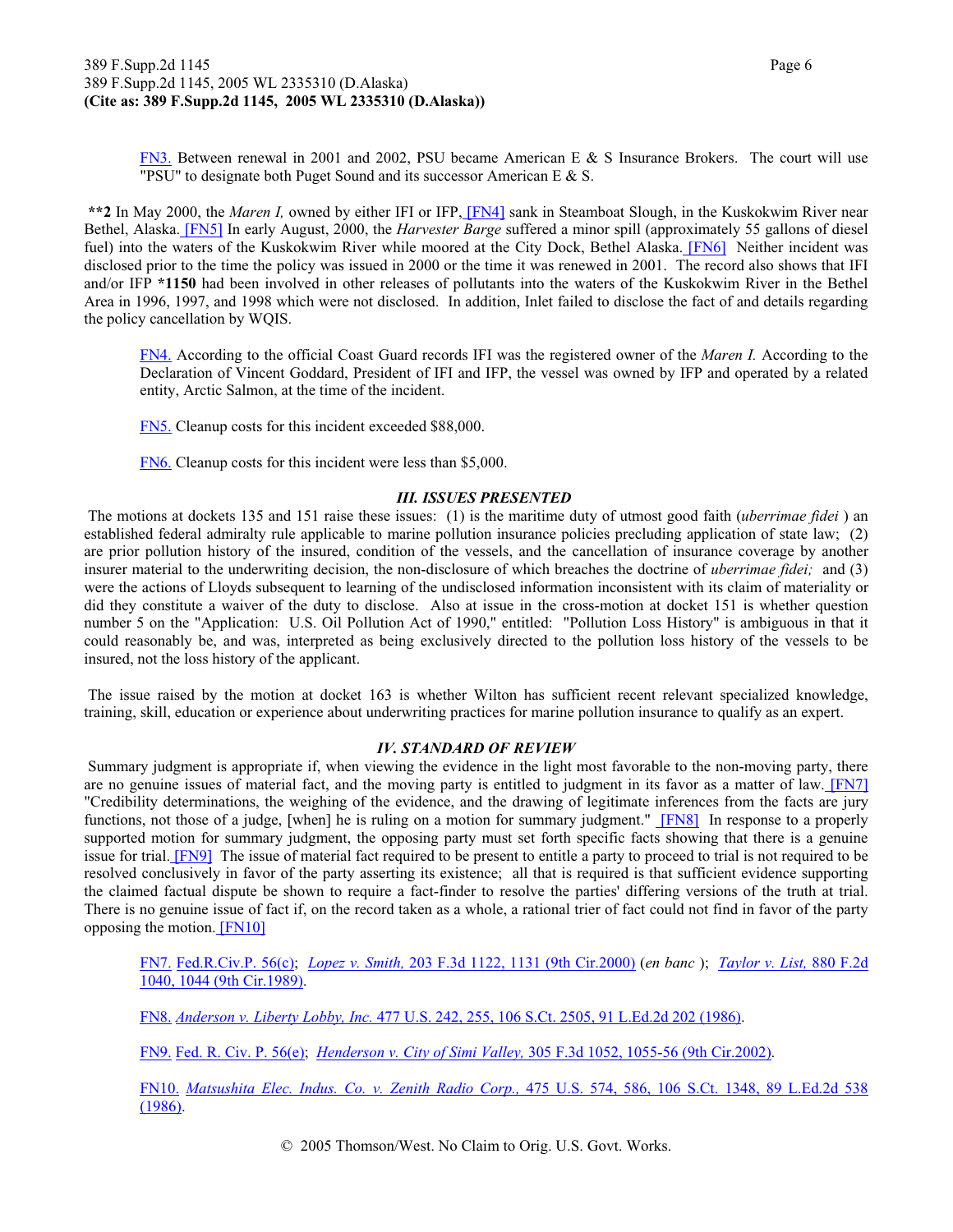#### *V. DISCUSSION*

#### **A. Motion To Strike Wilton's Opinion Testimony**

**\*\*3** [1] Admission of expert testimony is governed by Rule 702 of the Federal Rules of Evidence which provides: [FN11]

FN11. Applicable to admiralty proceedings under Fed. R. Evid. 1101(b).

**\*1151** If scientific, technical, or other specialized knowledge will assist the trier of fact to understand the evidence or to determine a fact in issue, a witness qualified as an expert by knowledge, skill, experience, training, or education, may testify thereto in the form of an opinion or otherwise, if (1) the testimony is based upon sufficient facts or data, (2) the testimony is the product of reliable principles and methods, and (3) the witness has applied the principles and methods reliably to the facts of the case.

 Lloyds asserts that Wilton does not qualify as an "expert," his opinion is not based on sufficient facts or data, his opinion is not derived from reliable principles and methods, and he has not applied his analysis reliably to the facts of the case.

Wilton has expressed the following opinions relevant to the issues presented in the case:

3. Based upon my dealings with underwriters in placing marine insurance, I have found that there is a significant difference between underwriting marine pollution insurance for non-tanked vessels, and underwriting marine protection & indemnity and hull & machinery insurance. Non-tanked vessels are vessels that do not carry oil or hazardous material in bulk as cargo or cargo residue. The pollution underwriters for non-tanked vessels will accept the risk and set their rates based on far less information than a P  $\&$  I or H  $\&$  M insurer will typically require for placement of the risk. Basically, the pollution underwriters for non-tanked vessels will underwrite a policy based on the size of the vessel, the type of the vessel, and the amount of insurance sought. The pollution underwriter will leave to the P  $\&$  I and H  $\&$  M insurer to gather the details about the operation, owner, and vessels. When insuring tanked vessels, a pollution underwriter may require a more detailed application.

4. I understand that Lloyds is now claiming that the following information is material to its placement of the risk marine pollution:

-Prior loss history of the companies, including the MAREN I sinking and the August 2000 incident in which oil that had been discharged from the HARVESTER BARGE was spilled onto rocks from an on-shore pump

-Conditions of the vessels

-Cancellation of the WQIS policy, reasons for that cancellation, and demand by WQIS that the vessels be surveyed before renewal

-Inlet Fisheries bankruptcy

-That the QP was mortgaged for more than its value.

In my experience, none of the information is typically sought in an application for marine pollution insurance for nontanked vessels and none of it affects or impacts the decision of an underwriter to accept risk or set its premium rate.

5. I have reviewed Lloyds' application form, where it asks for "Pollution Loss History." Based on my 45 years of experience in the marine insurance industry, the term "loss history" as used in the Lloyd's/PSU [*sic* ] application form referred to the specific loss history for the vessels proposed for insurance. The only loss history that would affect the underwriter's decision to accept the risk would be the loss history for the specific vessels to be listed on the schedule of vessels for the policy.

**\*\*4** 6. In my years in the marine insurance industry, I have reviewed many different insurance forms for many different types of policies. The application form used int his case by Lloyd's/PSU [*sic* ] is a "bare bones" application seeking minimal information. The application seeks information that is material to each underwriter's decision to accept a risk. **\*1152** Based on my experience, the broker in this case, and the assured were entitled to assume that the application requested all of the information that was material to the underwriting decision. The broker was justified in interpreting the application to seek loss history for the vessels to be insured.

7. On August 8, 2000, I sent to Totem the Puget Sound Underwriting application (TOT 381-83). On my fax to Totem (TOT 386), I specifically told them that page two, which asks whether the vessels had current surveys, did not need to be completed. That is because the condition of the vessels is not material to the risk to be covered. When I sent the application to Totem, I expected Totem or its client to answer the question "Pollution Loss History" by providing the pollution loss history of the vessels to be listed on the schedule of vessels. I did not expect that Inlet or Totem would identify a pollution loss history for each assured entity because that was not what the application form in this instance requested. I expected the assured would disclose the specific loss history for the vessels listed on the schedule of vessels.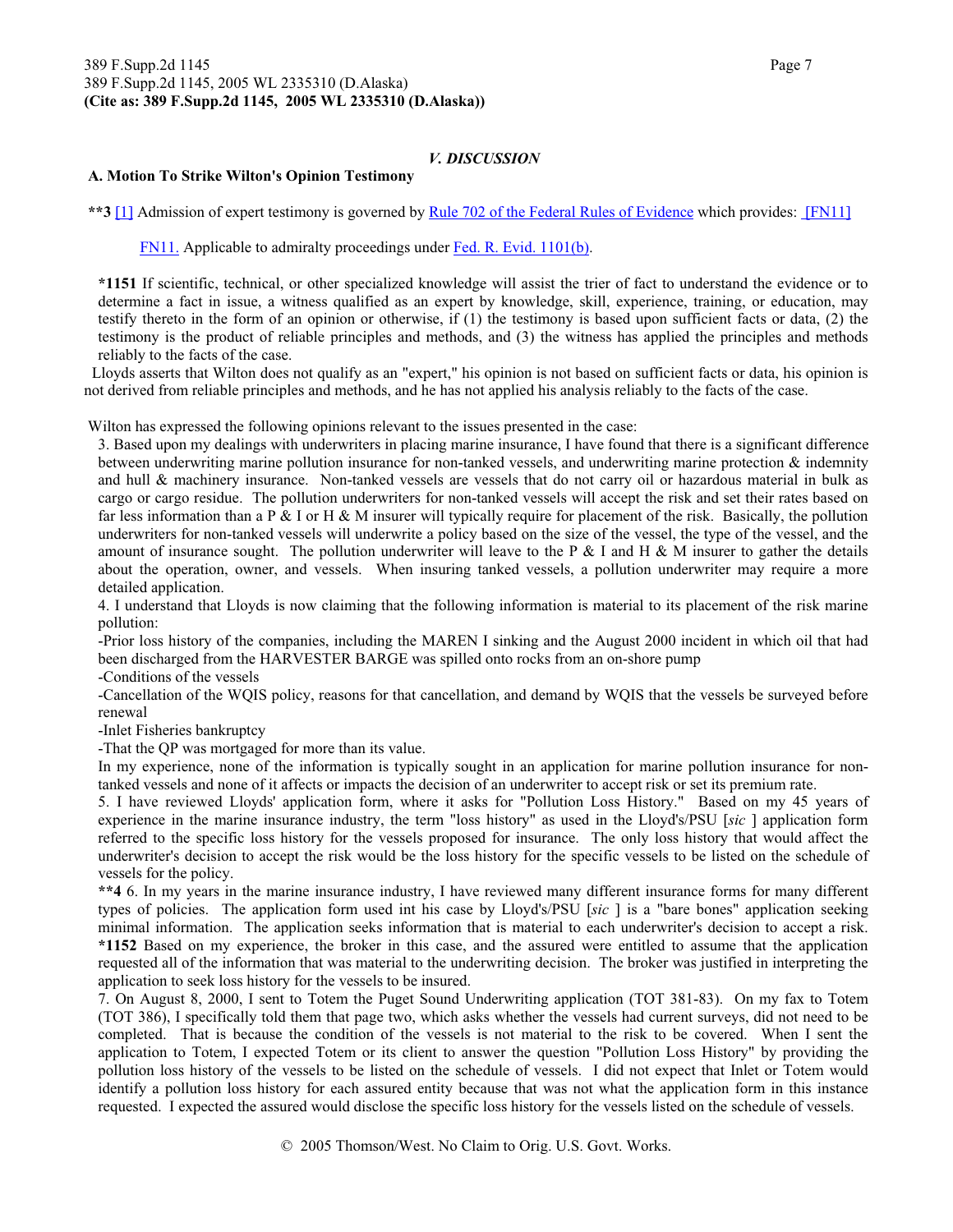#### 389 F.Supp.2d 1145 Page 8 389 F.Supp.2d 1145, 2005 WL 2335310 (D.Alaska) **(Cite as: 389 F.Supp.2d 1145, 2005 WL 2335310 (D.Alaska))**

[2][3][4] When expert testimony is offered, the trial judge serves as "gatekeeper" to ensure that it meets the requirements of Rule 702, [FN12] including determining admissibility with respect to a motion for summary judgment. [FN13] The party offering opinion testimony must prove the witness is qualified to testify and that the testimony is admissible by a preponderance of evidence. [FN14] The trial judge has wide discretion in determining whether to admit or exclude the testimony. [FN15]

FN12. *Kumho Tire Co., Ltd. v. Carmichael,* 526 U.S. 137, 147-48, 119 S.Ct. 1167, 143 L.Ed.2d 238 (1999); *see also Daubert v. Merrell Dow Pharmaceuticals, Inc.,* 509 U.S. 579, 589, 113 S.Ct. 2786, 125 L.Ed.2d 469 (1993).

FN13. *See General Electric Co. v. Joiner,* 522 U.S. 136, 118 S.Ct. 512, 139 L.Ed.2d 508 (1997).

FN14. Fed. R. Evid. 104; *Bourjaily v. United States,* 483 U.S. 171, 175-76, 107 S.Ct. 2775, 97 L.Ed.2d 144 (1987).

FN15. *United States v. Murillo,* 255 F.3d 1169, 1178 (9th Cir.2001); *see also Joiner,* 522 U.S. at 142-43, 118 S.Ct. 512.

 Advocating the admissibility Wilton's opinions, Inlet mainly relies on *Hangarter v. Provident Life and Accident Insurance Co.* [FN16] In that bad faith case, the Ninth Circuit held that expert testimony was admissible to establish insurance industry standards, and the trial court did not abuse its discretion in allowing the expert testimony of a person who had 25 years of experience working for insurance companies and as a consultant. [FN17] Under *Hangarter*, the predominate matter to consider in qualifying a witness to give testimony about industry standards is the witness' knowledge and experience in the industry. [FN18] However, Wilton's 45 years of overall experience in the insurance industry is not necessarily sufficient to qualify him to render an opinion about the specific industry standards at issue here: materiality of information to evaluating risks in underwriting marine pollution policies. Inlet reads *Hangarter* too broadly. [FN19] In rejecting the argument that the witness lacked specialized knowledge as to insurance bad **\*1153** faith claims, the *Hangarter* court summarized the expert's qualifications: [FN20]

FN16. 373 F.3d 998 (9th Cir.2004).

FN17. *Id.* at 1015-16.

FN18. *Id.*

FN19. Totem's reliance on *United States v. Plunk,* 153 F.3d 1011 (9th Cir.1998) is likewise misplaced. *Plunk,* like *Hangarter*, does nothing more than reiterate the non-remarkable proposition that experience alone may qualify a person as an expert. Nothing in *Plunk* indicates that this necessarily equates to qualification to provide an opinion on a specific subject that may fall within a broader field of experience.

FN20. *Id.* (Internal citations omitted.)

**\*\*5** Caliri has twenty-five years' experience working for insurance companies and as an independent consultant. His experience has included evaluating insurance claims, assisting insureds in dealing with insurance companies to obtain payment of their claims, marketing insurance products, and evaluating insurance policies. Caliri worked for both Unum and Provident as a representative at the time many of their own occupation disability policies like Hangarter's were sold and has received training on how insurance companies in general, and Defendants in particular, adjust claims. He has also been found qualified to testify on insurance practices and standards within the industry twelve times before (once in an insurance bad faith case), and has never been found to be unqualified. Moreover, Caliri's expertise has been employed by defense firms (including one involved in this litigation) 35-40% of the time he has served as an expert.

Clearly, this lays at least the minimal foundation of knowledge, skill, and experience required in order to give 'expert' testimony on the practices and norms of insurance companies in the context of a bad faith claim. Given Caliri's significant knowledge of and experience within the insurance industry, the district court did not abuse its discretion in concluding that he was qualified to testify as an expert witness.

The topic in *Hangarter* was claims processing. Here, the topic is underwriting marine pollution policies. It is, therefore,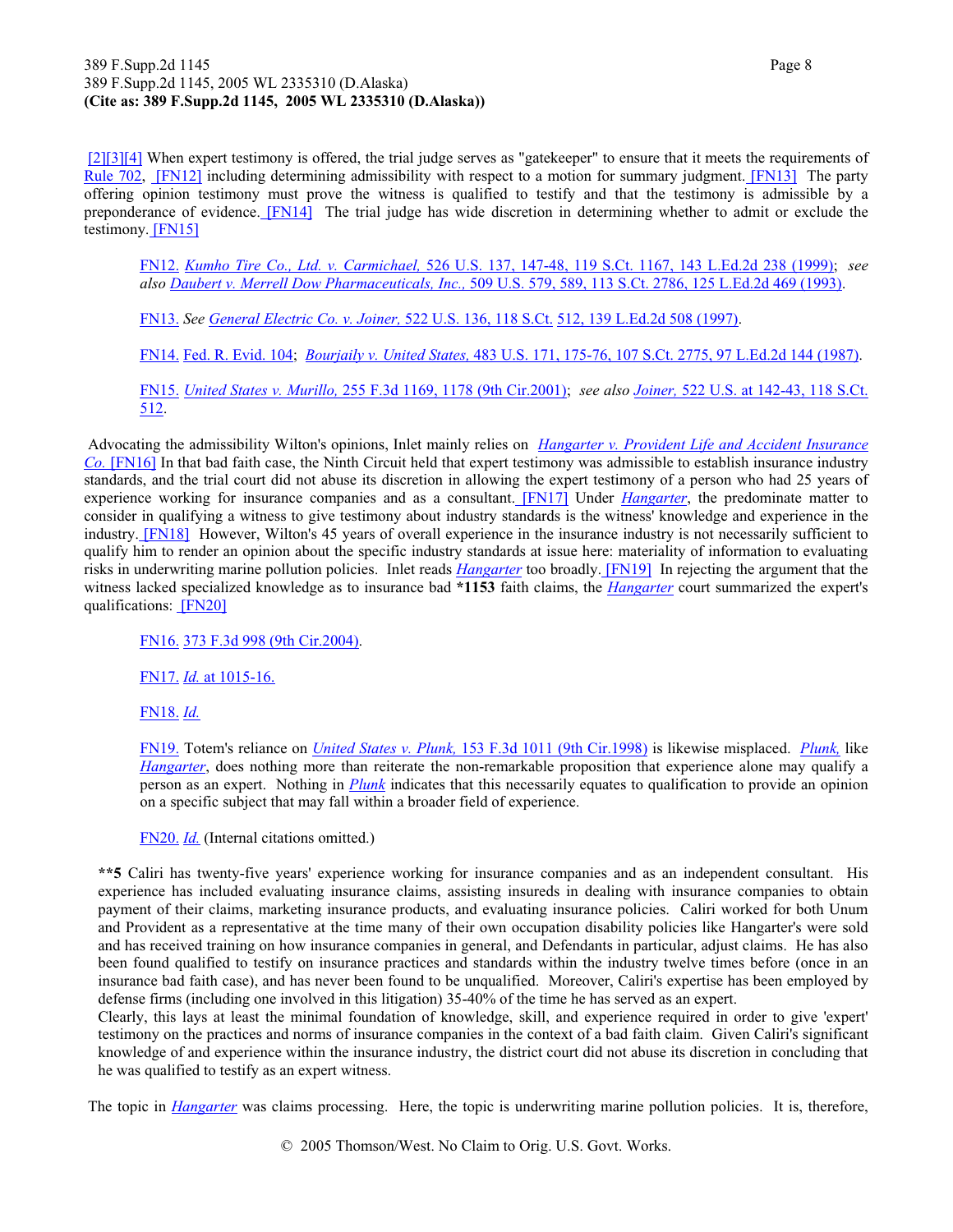#### 389 F.Supp.2d 1145 Page 9 389 F.Supp.2d 1145, 2005 WL 2335310 (D.Alaska) **(Cite as: 389 F.Supp.2d 1145, 2005 WL 2335310 (D.Alaska))**

necessary to focus on Mr. Wilton's experience, which started in 1958, as it relates to underwriting marine pollution policies. [FN21] The following table summarizes that experience.

FN21. Inlet relies solely upon Wilton's experience to establish his qualifications to testify as an expert witness, and Wilton testified that his opinion was based solely upon his experience. Docket 163, Wilton Deposition, 69:25-70:3; 71:5-8; 71:22-72:18.

| Year(s)             | Employer                        | Duties/Responsibilities                                                                                                                                                                                                                                                                                          |
|---------------------|---------------------------------|------------------------------------------------------------------------------------------------------------------------------------------------------------------------------------------------------------------------------------------------------------------------------------------------------------------|
| 1958-1959           | Atlantic<br>Mutual<br>Insurance | Trainee in property and marine claims; file clerk.<br>[No underwriting experience noted.]                                                                                                                                                                                                                        |
| 1959-1961           | Insurance                       | New Zealand Primarily in claims. [No underwriting experience<br>noted.]                                                                                                                                                                                                                                          |
| 1961–1965           | Boston<br>Insurance             | Claims and underwriting. Did some yacht underwriting<br>but did not quote or bind accounts.                                                                                                                                                                                                                      |
| 1965-1968           | Great<br>American<br>Insurance  | Assisted with yacht and cargo underwriting but did<br>not bind or quote accounts.                                                                                                                                                                                                                                |
| 1968-1970           | Marsh &<br>McLennan             | Claims adjusting.                                                                                                                                                                                                                                                                                                |
| 1970                | P.A.C.                          | Insurance manager in charge of insurance contracts<br>with Navy & Army & claims. [No underwriting<br>experience noted.]                                                                                                                                                                                          |
| 1971-1978           | Dawson &<br>Company             | Claims and placement. Produced and placed marine<br>accounts; cargo, hull, and P & I. [No underwriting<br>experience noted.]                                                                                                                                                                                     |
| 1978-1985           | T.W. Rice &<br>Co.              | In charge of claims and did marine underwriting<br>(about 60% of his time). T.W. Rice was a managing<br>general agency and surplus line brokerage; acted as<br>agent for other insurers who gave T.W. Rice<br>authority to underwrite business and placed<br>business as well.                                   |
| 1985-1999           | Marine<br>Insurance<br>Managers | President (formed company with wife). [Marine<br>Insurance Managers was a managing general agency<br>and surplus line broker.] In charge of all<br>operations with special attention to production<br>(putting business on the books). Did some<br>day-to-day underwriting.                                      |
| 1999-2003<br>[FN22] | Spotlite<br>Insurance<br>[FN23] | Spotlite was brokerage and surplus line brokerage.<br>Business was primarily entertainment with a few<br>small hull and yacht accounts. [Mr. Wilton's duties<br>or functions are not described; no underwriting<br>experience noted.]                                                                            |
| $2003 -$            | Totem<br>Agency                 | Totem utilizes Mr. Wilton's surplus line license;<br>employed on a commission basis on any business<br>produced and a fee for when Totem uses his license.<br>Other than to sign the policies, Mr. Wilton<br>performs no other function with respect to the<br>surplus line license. [No underwriting experience |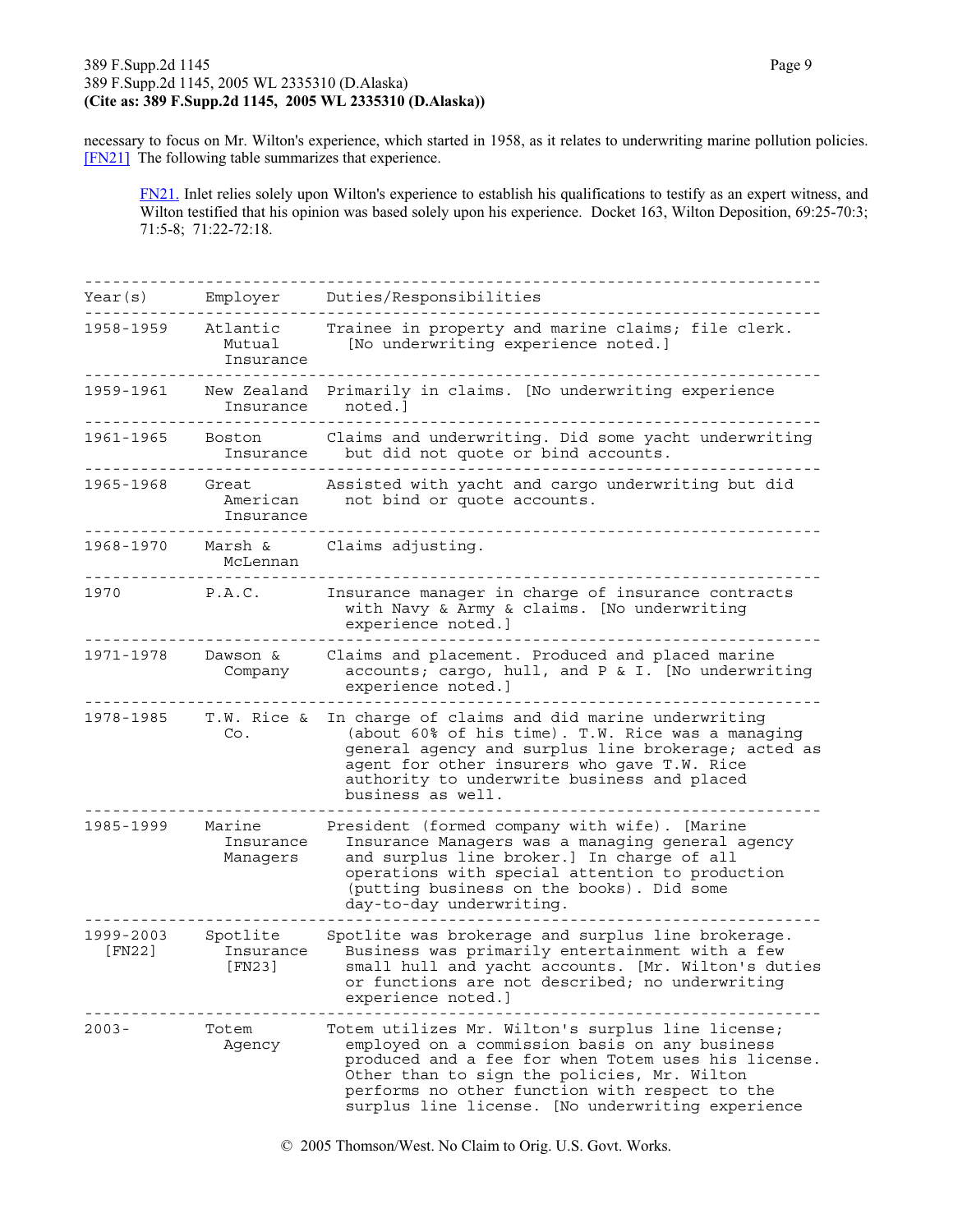noted.] -------------------------------------------------------------------------------

FN22. Spotlite was sold to Totem. The exact date is not reflected in the record but was about two years (or slightly less) prior to the deposition in June 2005.

FN23. Insurance agency owned by Wilton's daughter.

**\*1154 \*\*6** Wilton testified that until 1968 there were no stand-alone marine pollution policies; marine pollution coverage was part of P & I coverage. When asked specifically about standards with respect to marine pollution insurance Mr. Wilton testified:

Q. What are the generally accepted marine insurance industry standards with respect to vessel pollution insurance?

A. Vessel pollution insurance is merely an add-on to--for other insurances. And the other insurances are the main types that you--underwriters investigate and everything else. So I--as far as I know, I never looked at anything on pollution by itself.

 Wilton acknowledged that in 2000 Lloyds (through PSU) and WQIS were the only two issuers of stand-alone marine pollution policies. Notwithstanding this, prior to rendering his opinion, Wilton did not contact either Lloyds or WQIS to determine what underwriting standards either used.

 Despite many years of experience in the insurance business, with respect to underwriting marine pollution policies Wilton's experience is minimal, sporadic, and concerning stand-alone policies of the type at issue in the case at bar non-existent. His opinion as to current industry standards is based on experience in underwriting at a time when pollution insurance did not stand-alone but were part of protection and indemnity policies, and even that experience is not of recent vintage. Finally, Wilton has no knowledge of the underwriting policies, practices, or procedures of either Lloyds or WQIS, the dominant issuers of marine pollution policies. In sum, Wilton lacks "particularized experience with vessel pollution policies" and, therefore, although qualified to testify as an expert on some aspects of the standards of the insurance industry, he is not qualified to testify as an expert on underwriting marine pollution insurance policies. [FN24]

FN24. In opposing the motion to strike, Inlet attempts to raise the issue of the similarity of the experience of Wilton to that of D. Kenneth Draper, an expert reputedly retained by Lloyds who has also been deposed in the case. The relevance of this argument, which consumes approximately 25% of Inlet's memorandum, escapes the court. Draper's qualifications are not the issue; the court is concerned with Wilton's competence to render an expert opinion.

**\*1155** [5] Inlet argues in the alternative that Wilton may give his opinion as a lay witness under Rule 701 which provides:

If the witness is not testifying as an expert, the witness' testimony in the form of opinions or inferences is limited to those opinions or inferences which are (a) rationally based on the perception of the witness, and (b) helpful to a clear understanding of the witness' testimony or the determination of a fact in issue, and (c) not based on scientific, technical, or other specialized knowledge within the scope of Rule 702.

 Inlet's argument on this point is terse and undeveloped. Inlet does not show how the Wilton's opinion meets the three-prong test of Rule 701. Inlet's reliance on *Williams Enterprises, Inc. v. Sherman R. Smoot Co.* [FN25] is misplaced. The lay opinion of the insurance broker in that case was based upon the broker's personal knowledge of the facts and a specific finding by the trial court, acting as the trier of fact, that the testimony would be useful. The court held that the fact the broker based his opinion on specialized knowledge was irrelevant. As long as a witness has personal knowledge of the facts, the witness is entitled to draw conclusions and inferences from those facts--regardless of whether he applied any specialized expertise. [FN26] Under Rule 701, as amended in 2000, the testimony of a witness must be scrutinized under the rules regulating expert opinion to the extent that the witness is providing testimony based on scientific, technical, or other specialized knowledge within the scope of Rule 702, [FN27] effectively overruling the D.C. Circuit holding in *Williams Enterprises*. Wilton is not drawing a conclusion or inference from personally perceived facts; he is rendering an opinion based on experience and specialized knowledge which must meet the standards of Rule 702. It is not admissible under Rule 701.

#### FN25. 938 F.2d 230 (D.C.Cir.1991).

FN26. *Id.,* 938 F.2d at 233-34.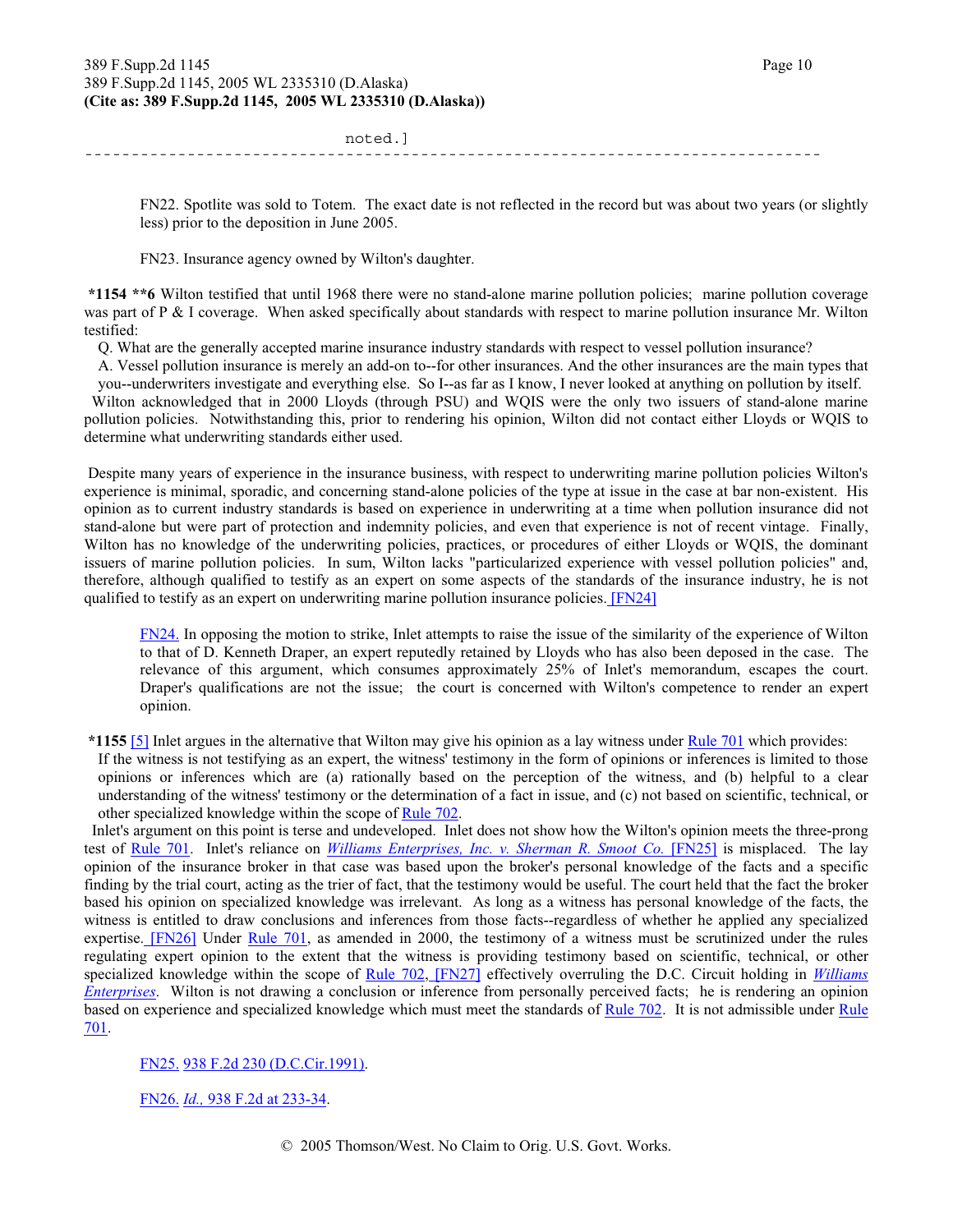#### 389 F.Supp.2d 1145 Page 11 389 F.Supp.2d 1145, 2005 WL 2335310 (D.Alaska) **(Cite as: 389 F.Supp.2d 1145, 2005 WL 2335310 (D.Alaska))**

FN27. Fed. R. Evid. 701, Advisory Committee Note to 2000 Amendment.

**\*\*7** To the extent that it is directed at Wilton's opinion testimony, the motion at docket 163 will be granted. Except for the first sentence of paragraph 6 and the first two sentences of paragraph 7, paragraphs 3, 4, 5, 6, and 7 of the Declaration of Forrest V. (Woody) Wilton dated April 11, 2005, are stricken.

#### **B. Inlet's Cross-Motion Regarding Ambiguity**

 In an earlier motion at docket 86 Inlet sought to summary judgment based on an asserted ambiguity in question 5 "Pollution Loss History" on the Application Form. Lloyds' complaint alleges that Inlet's prior pollution loss history, if disclosed, would have resulted in denial of the insurance application. Inlet contended in the prior motion that the application form is ambiguous because question 5 could reasonably be and was interpreted to be directed only at the pollution loss history of the vessels to be insured, not the applicant's loss history. At docket 127 the court denied Inlet's motion on the ground that Inlet had failed to present any evidence that the application form was interpreted in the manner ascribed to it by Inlet. [FN28] Since a material fact upon which the motion was **\*1156** premised had not been established, the court was unable to rule as a matter of law that the Pollution Loss History question is ambiguous.

FN28. Reported in 370 F.Supp.2d 974 (D.Alaska 2004).

[6][7][8] In the current motion at docket 151, Inlet again contends that question 5 is ambiguous. Although presented as a new motion, Inlet is in effect requesting the court to reconsider its prior order that it was unable to rule as a matter of law that the question "Pollution Loss History" is ambiguous. Thus, Inlet's renewed motion butts up against the law of the case doctrine, *i.e.*, a court is generally precluded from reconsidering an issue that has already been decided by the same court or a higher court in the same case [FN29] However, law of the case doctrine is not a shackle without a key. So long as a district court retains jurisdiction over a case, the court has inherent power to reconsider and modify an interlocutory order for sufficient cause. [FN30] That inherent power is not unfettered: "the court may reconsider previously decided questions in cases in which there has been an intervening change of controlling authority, new evidence has surfaced, or the previous disposition was clearly erroneous and would work a manifest injustice." [FN31] The case at bar implicates the second ground, newly discovered evidence.

FN29. *Thomas v. Bible,* 983 F.2d 152, 154 (9th Cir.1993).

FN30. *City of Los Angeles, Harbor Division v. Santa Monica,* 254 F.3d 882, 885 (9th Cir.2001)

FN31. *Leslie Salt Co. v. United States,* 55 F.3d 1388, 1393 (9th Cir.1995).

[9] The new evidence propounded by Inlet consists of the declaration of Eric Parthemer. Based thereon, Inlet argues:

Totem, on behalf of defendants, likewise reasonably interpreted Lloyd's question of "pollution loss history," after consulting with an independent marine insurance expert, to pertain to vessels actually listed on the policy, rather than the various entities who owned those vessels.

 To succeed, Inlet must show that the evidence is newly discovered or unknown to it until after its prior motion was submitted for decision *and* that it could not with reasonable diligence have discovered and produced such evidence prior to that submission. [FN32] Inlet makes no such showing. Indeed, the nature of the evidence demonstrates that Inlet could have discovered the evidence by the exercise of reasonable diligence, *e.g.,* simply making an inquiry of its agent.

FN32. *See Engelhard Industries, Inc. v. Research Instrumental, Corp.,* 324 F.2d 347, 352 (9th Cir.1963).

**\*\*8** [10] Even if the new evidence were considered, the outcome would not change, because the prior ruling is not erroneous. In that part of the declaration referred to and relied on by Inlet, Parthemer states:

2. In August 2000, Totem Agencies sought marine pollution insurance on behalf of Inlet Fisheries, Inc., and Inlet Fish Producers (the Inlet Entities). We consulted with Woody Wilton, who I knew to be experienced in the filed of marine insurance. Mr. Wilton provided to us a Puget Sound Underwriters (PSU) application for marine pollution insurance. The application was completed by Jan Townsend, who was my assistant at the time, and according to the fax notation on the application, forwarded to Puget Sound Underwriters on August 17, 2000.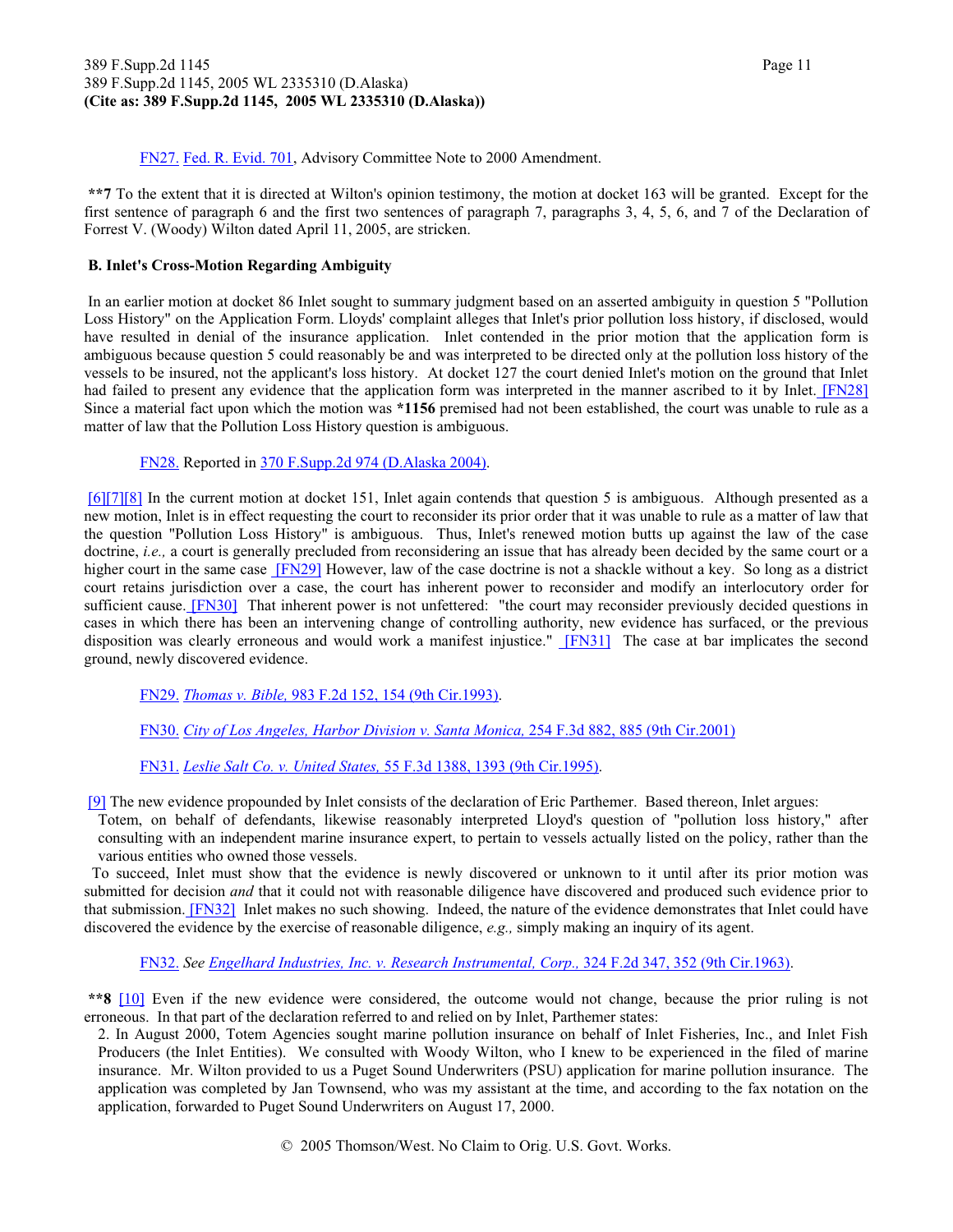#### 389 F.Supp.2d 1145 Page 12 389 F.Supp.2d 1145, 2005 WL 2335310 (D.Alaska) **(Cite as: 389 F.Supp.2d 1145, 2005 WL 2335310 (D.Alaska))**

In part of his declaration not referred to by Inlet, Mr. Parthener also stated:

3. On the application sent to Puget Sound Underwriters on August 17, 2000, was a question asking: "Pollution Loss History." Based on my discussions with Mr. Wilton and my understanding of the **\*1157** meaning of that questions [*sic* ] that question requested the pollution loss history for the vessels being insured, not the applicants. The question was completed based on information then known by me.

 Parthener's declaration is deficient. First, it indicates that a person other than the declarant, Jan Townsend, actually prepared the application. Although it somewhat elliptically implies that he gave Townsend the necessary information, nothing in the declaration actually states that he provided direction on completing the application. Second, the declaration implies that Parthener consulted Wilton about the interpretation of question 5, but describes no specific conversation with him. Yet, Wilton, also a witness for Inlet, unequivocally testified at deposition that he had no conversation with Totem personnel concerning interpretation of the question. In addition, Parthener indicates that the answer was based on his understanding of the question but does not state the basis for that understanding. Parthener's statements are conclusory in nature and insufficient to raise a triable issue of fact. [FN33]

FN33. *See Barcamerica International USA Trust v. Tyfield Importers, Inc.,* 289 F.3d 589, 597 (9th Cir.2002).

 Inlet has also referred to the deposition testimony of D. Kenneth Draper that there was no reason that the application could not have asked specifically for the "pollution loss history of the applicants." Mr. Draper testified upon examination by counsel for Inlet:

Q. Given his interpretation, your interpretation, do you think that the phrase, pollution loss history, as used in that application is ambiguous?

A. No.

Q. And why is that.

A. Loss history of the insureds, IFI, IFP, and Arctic Salmon, is what is sought. It is not the vessels. Not just the vessels on the schedule at the time. They may have sold a vessel a month before that had a million dollar spill. Can't exclude that.

Q. On what do you base your opinion on that it is the applicant's--just looking at this form, what do base that it is the applicant's loss history.

**\*\*9** A. Industry practice has always required loss history of the account, the account being insured. And so if Inlet had the Maren I in 2000 and had a spill, that's part of the record.

Q. (By Mr. Tretow) Well do you think that Mr. Parthener's interpretation of what is requested there, based upon his discussion with Mr. Wilton, is an unreasonable interpretation.

A. Yes.

Q. Now, is there any reason why this application could not have said, applicant's pollution loss history.

A. It could have.

Q. Any reason why you think it wouldn't or shouldn't contain that.

A. Unnecessary because of really what we are talking about here is utmost good faith. The underwriters should be in a position to understand the loss history of the account and be given information from the insured that might be material to the risk.

 The evidence in this case does not support an inference that the response to question 5 was based on a perceived ambiguity. Rather, the inference to be drawn from the evidence is that either: (1) the person completing the application was not provided the information on the prior pollution history of IFI, IFP and Arctic Salmon; (2) Totem was of the opinion that the pollution **\*1158** loss history of the applicants was immaterial; [FN34] or (3) the information was deliberately concealed to preclude any further inquiry. [FN35]

FN34. The court notes that, contrary to Inlet's position, Wilton's declaration does not support the ambiguity argument. What it does support is the inference that Totem believed the information to be immaterial.

FN35. Disclosure of the *Maren I* incident and a subsequent inquiry into the circumstances would have led PSU/Lloyds to the WQIS cancellation and the reasons for it. This could have resulted in a rejection by Lloyds, the sole remaining player in the game. A situation that would have left IFI and IFP without any marine pollution coverage. That an intent to conceal could be inferred is bolstered by the fact that in June 2001 on an application for Hull and P & I insurance when asked about losses in the prior five years on the vessel to be insured or any other vessel owned or operated by the insured, IFI answered "None" and in response to the question asking to explain if prior insurance had ever been non-renewed or canceled, IFI answered "N/A." Docket 135, Nicholl Declaration,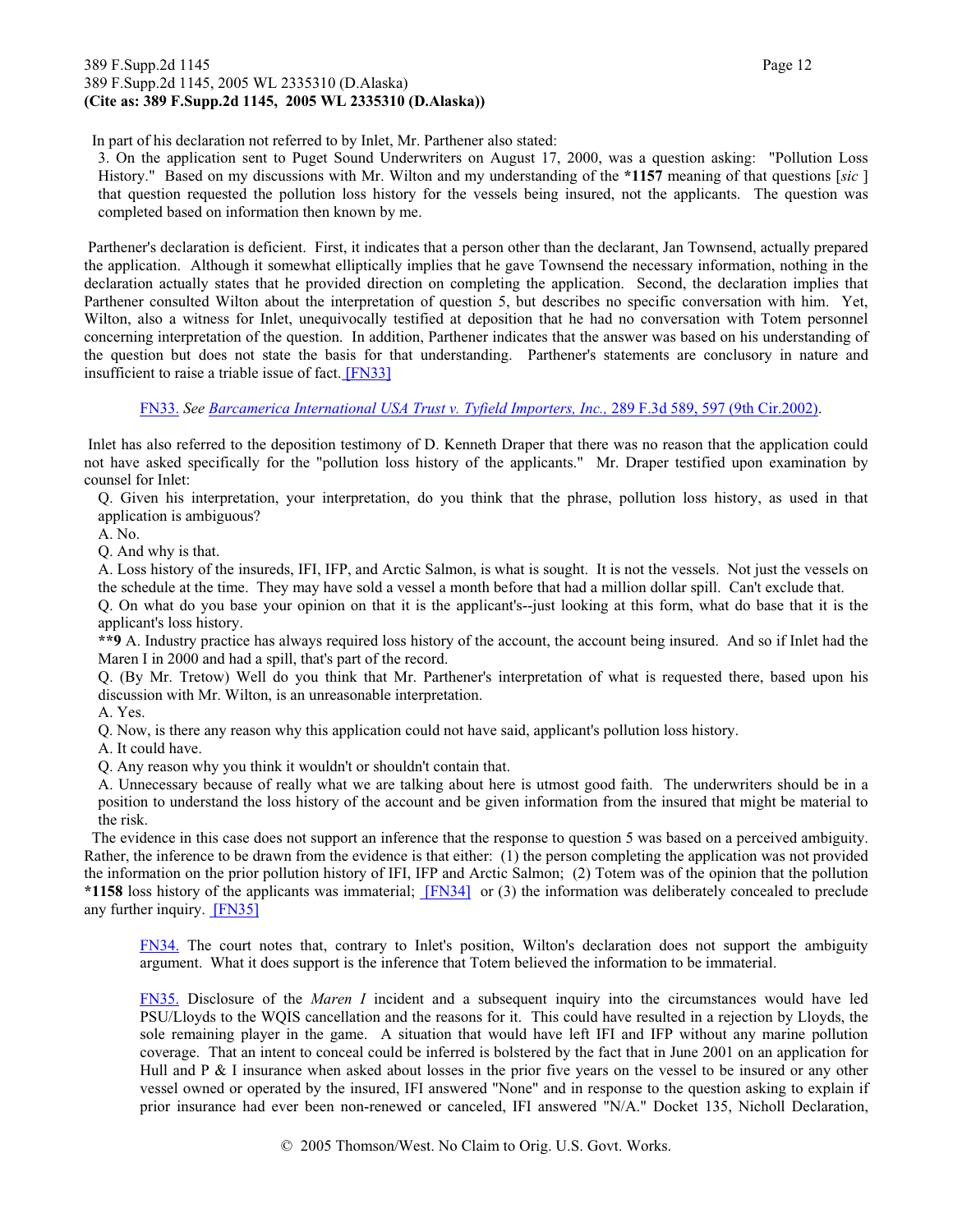#### 389 F.Supp.2d 1145 Page 13 389 F.Supp.2d 1145, 2005 WL 2335310 (D.Alaska) **(Cite as: 389 F.Supp.2d 1145, 2005 WL 2335310 (D.Alaska))**

Exhibit 29.

[11] Contrary to the arguments of Inlet and Totem, neither *AXA Global Risks (UK) Ltd. v. Pierre* [FN36] nor *Albany Insurance Co. v. Horak* [FN37] support a different result. The question at issue in *Pierre* specifically requested the loss history of the operator but omitted any mention of the vessel. The court, quite correctly, rejected the insurers argument that it unambiguously also encompassed the vessels to be insured: holding instead that, at best, the term was ambiguous and the interpretation by the insured was reasonable. In this case, the question did not specifically specify the pollution loss history of either the vessels or the proposed insureds. In *Horak*, it is true as asserted by Totem that the court held that a failure to disclose the loss history of the vessel itself was material. The court in *Horak* did not hold that the loss history of the insured was not material; that question was not before the court. [FN38] Lloyds has not taken the position that question 5 does not encompass the loss history of vessel to be insured, Lloyds' position is that it unambiguously encompasses the loss history of the insured. Inlet also misreads or takes out of context *C.P. ex rel. M.L. v. Allstate Insurance Co.* [FN39] The Alaska Supreme Court stated:

FN36. 2001 WL 1825853, 2002 A.M.C. 228 (S.D.Fla.2001).

FN37. 1993 WL 269620, 1994 A.M.C. 273 (E.D.N.Y.1993).

FN38. Although it is not crystal clear, it appears that the application form in *Horak* was similar to that in this case and simply asked for "loss history," to which Horak answered, as did Inlet in this case, "None."

FN39. 996 P.2d 1216, 1222 n. 38 (Alaska 2000).

An ambiguity does not exist, however, merely because the parties disagree as to the interpretation of a term. An ambiguity exists only where the contract as a whole and all the extrinsic evidence support two different interpretations, both of which are reasonable.

 To the extent that there is a disagreement over the meaning of question 5, the record in this case indicates it is a *post hoc* disagreement manufactured for litigation purposes. Neither the application as a whole nor the extrinsic evidence support the interpretation that question 5 is limited to the pollution loss history of the vessels to the exclusion of that of the owners/operators. Moreover, the interpretation must be reasonable. The interpretation propounded by Inlet is contrary to common knowledge and understanding. [FN40] Inlet's **\*1159** position is further undercut by the authority Inlet has itself cited in its argument with respect to the application of the doctrine of *uberrimae fidei.* [FN41]

FN40. Inlet and Totem do not cite a case nor refer to any treatise or publication which states that the loss history of the applicant is not material to underwriting marine insurance of any type. Every case (including controlling authority) or treatise cited or reviewed by the court which discusses the subject indicates that the loss history of the assured is material to assessing the underwriting risk. Given these considerations, the court concludes that the phrase "pollution loss history" can *not* reasonably be interpreted or construed to be limited to the loss history of the vessels to be insured.

FN41. Quoting M. Popham, *Misrepresentation and Concealment in Marine Insurance Contracts: An Analysis of Federal and State Law Within the Ninth Circuit,* 11 U.S.F. MAR. L.J. 99, 103, 104 (1995) (emphasis added).

**\*\*10** Marine risks are diverse and unique. A vessel's quality and characteristics when built, its trading range, the staffing and maintenance practices of its owners and operators, *including loss history with respect to other vessels owned or managed by the same entity,* all figure into the calculation of the premium.

 This observation is as true of marine pollution insurance as it is of hull or protection and indemnity insurance. As the court noted in its prior order, "[v]essels do not cause toxic spills; it is the operators of those vessels who cause spills." [FN42]

FN42. Docket 127 at page 7 [370 F.Supp.2d at 977].

 Not only was the prior decision of the court at docket 127 not clearly erroneous, it was and remains correct. Question 5 "Pollution Loss History" is not ambiguous as a matter of law. The cross-motion at docket 151 on this issue will be denied.

#### **C. Lloyd's Motion for Summary Judgment and Inlet's Cross-motion**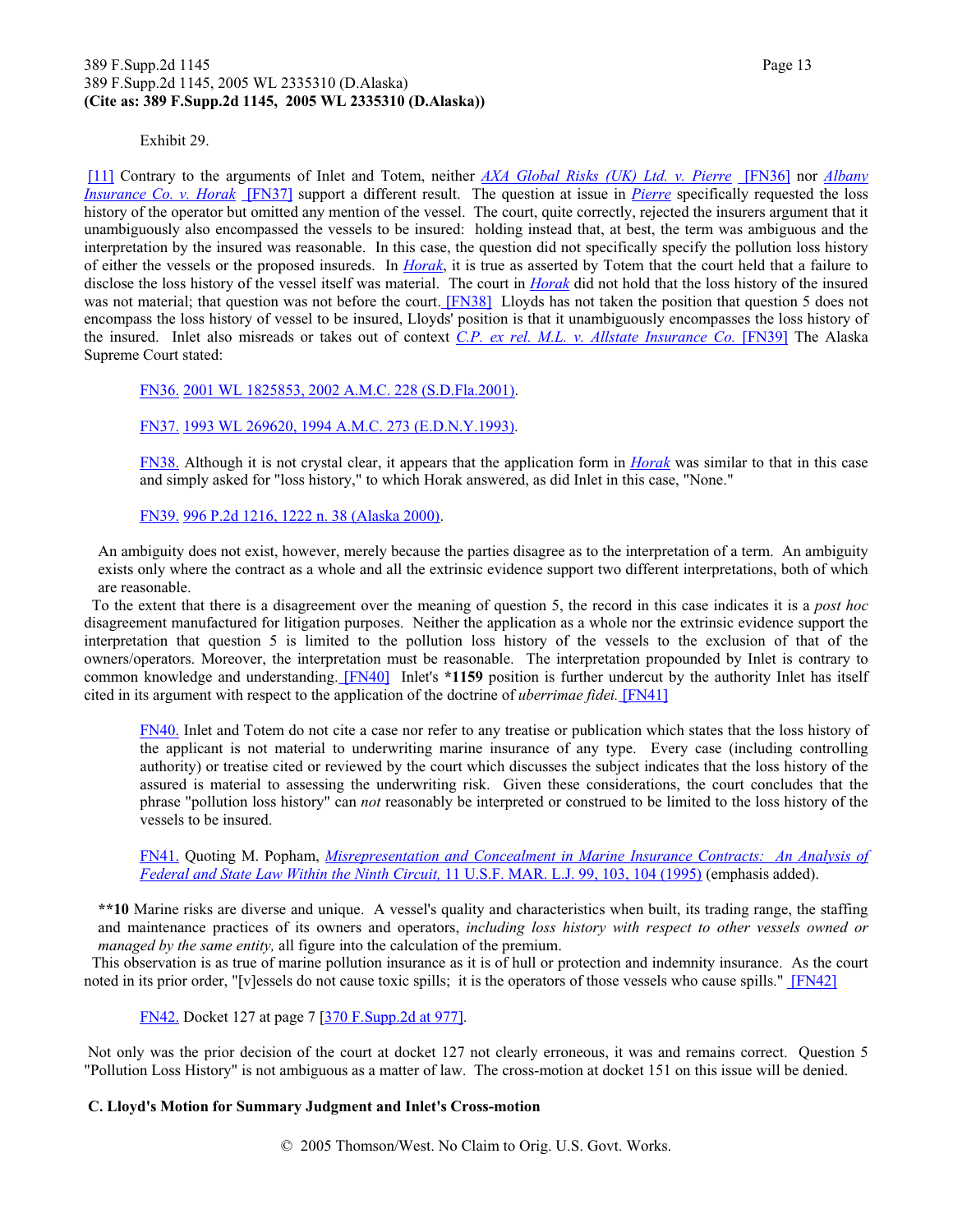#### 389 F.Supp.2d 1145 Page 14 389 F.Supp.2d 1145, 2005 WL 2335310 (D.Alaska) **(Cite as: 389 F.Supp.2d 1145, 2005 WL 2335310 (D.Alaska))**

 Lloyds has moved for summary judgment on the basis that under the maritime duty of utmost good faith (*ubberimae fidei* ) Inlet's failure to disclose facts material to the insurance risk, *e.g.,* prior pollution history, vessel condition, and insurability by another underwriter, voids the policy. In its cross-motion Inlet asks for a determination that (1) the doctrine of *uberrimae fidei* does not apply to marine pollution insurance; (2) Lloyds' failure to cancel the policy certificate for the year 2002-2003 establishes as a matter of law that the non-disclosures were not material; and (3) Inlet did not make any material misrepresentations, or fail to disclose material information in its application for insurance.

 The underlying facts are essentially undisputed. (1) Three months prior to the time Inlet submitted its application to PSU, a vessel owned by Inlet (but not one proposed to be insured) sank resulting in a marine pollution loss. (2) Approximately a week and a half before submission of the application, a vessel proposed to be insured was involved in a minor marine pollution incident. (3) Two months prior to the application's submission, Inlet's marine pollution insurer, WQIS, requested that Inlet have the vessels to be insured surveyed and comply with the recommendations of the marine surveyor. (4) Inlet failed or refused to comply with the request of WQIS and WQIS issued a notice of cancellation. (5) Inlet did not disclose any of the preceding information in the application process.(6) Except for pollution loss history, the application form provided by PSU/Lloyds did not request disclosure of the undisclosed information. (7) PSU/Lloyds issued a policy for an one-year period, August 28, 2000, through August 28, 2001.(8) The policy was automatically renewed for the one-year period August 28, 2001 through, August 28, 2002.(9) On or about August 26, 2002, the *QP,* a vessel covered by the policy, sank resulting in a pollution loss. (10) The policy was renewed for an one-year period August 28, 2002 through August 28, 2003.

[12] The initial issue is whether the doctrine of *uberrimae fidei* applies to the **\*1160** marine pollution insurance policy. [FN43] Lloyds correctly notes that in a prior ruling the court, implicitly if not explicitly, held that the doctrine of *uberrimae fidei* applies. [FN44] Inlet is, in effect, asking the court to reconsider its prior ruling. As noted above, "the court may reconsider previously decided questions in cases in which there has been an intervening change of controlling authority, new evidence has surfaced, or the previous disposition was clearly erroneous and would work a manifest injustice." [FN45] It is the third possible basis which must be considered here.

FN43. "The doctrine of *uberrimae fidei* requires a marine insurance applicant *even if not asked,* to reveal every fact within his/her knowledge that is material to the risk." *Cigna Property & Casualty Co. v. Polaris Pictures Corp.,* 159 F.3d 412, 418 n. 1 (9th Cir.1998) (internal quotations and citations omitted) (emphasis by the court). It imposes the "highest degree of good faith." 2 THOMAS J. SCHOENBAUM, ADMIRALTY AND MARITIME LAW, § 19-14 at 297-98 (4th ed.) ("SCHOENBAUM").

FN44. Docket 114 at page 10.

FN45. *Leslie Salt Co. v. United States, supra.*

**\*\*11** [13] Inlet makes essentially a three-pronged attack on the application of the doctrine of *uberrimae fidei* in this case. First, Inlet argues that under the holding in *Wilburn Boat* [FN46] the court must apply state law. The court disagrees. Under *Wilburn Boat,* the court applies state law to maritime insurance contracts in the absence of an established federal admiralty rule. [FN47] The *Wilburn Boat* court found that no federal admiralty rule applicable to the breach of warranty issue in the case before it. The majority rule is that the doctrine of *uberrimae fidei* in marine insurance contracts, long ago recognized by the Supreme Court in *McLanahan* [FN48] and *Sun Mutual,* [FN49] is established federal admiralty law. [FN50] Only the First **IFN51** and Fifth **IFN52** Circuits have departed from this holding. In doing so, the First and Fifth Circuits appear to have misread *Wilburn Boat* [FN53] and disregarded over 200 years of English and American precedents, as well as prior decisions in those circuits themselves. [FN54] Although **\*1161** the Ninth Circuit has not expressly ruled on the issue of whether the doctrine of *uberrimae fidei* "trumps" contrary state law, it has recognized that the doctrine is part of established admiralty law. [FN55]

FN46. *Wilburn Boat Co. v. Fireman's Fund Insurance Co.,* 348 U.S. 310, 75 S.Ct. 368, 99 L.Ed. 337 (1955).

FN47. *Id.,* at 314-16, 75 S.Ct. 368; *Kiernan v. Zurich Cos.,* 150 F.3d 1120, 1121 (9th Cir.1998); *see also* 1 SCHOENBAUM, *supra* note 46, § 4-2 at 165 ("the application of state law in admiralty is a *default* rule: state law applies if there is no well-established federal admiralty rule and there is no need to create one") (emphasis in original).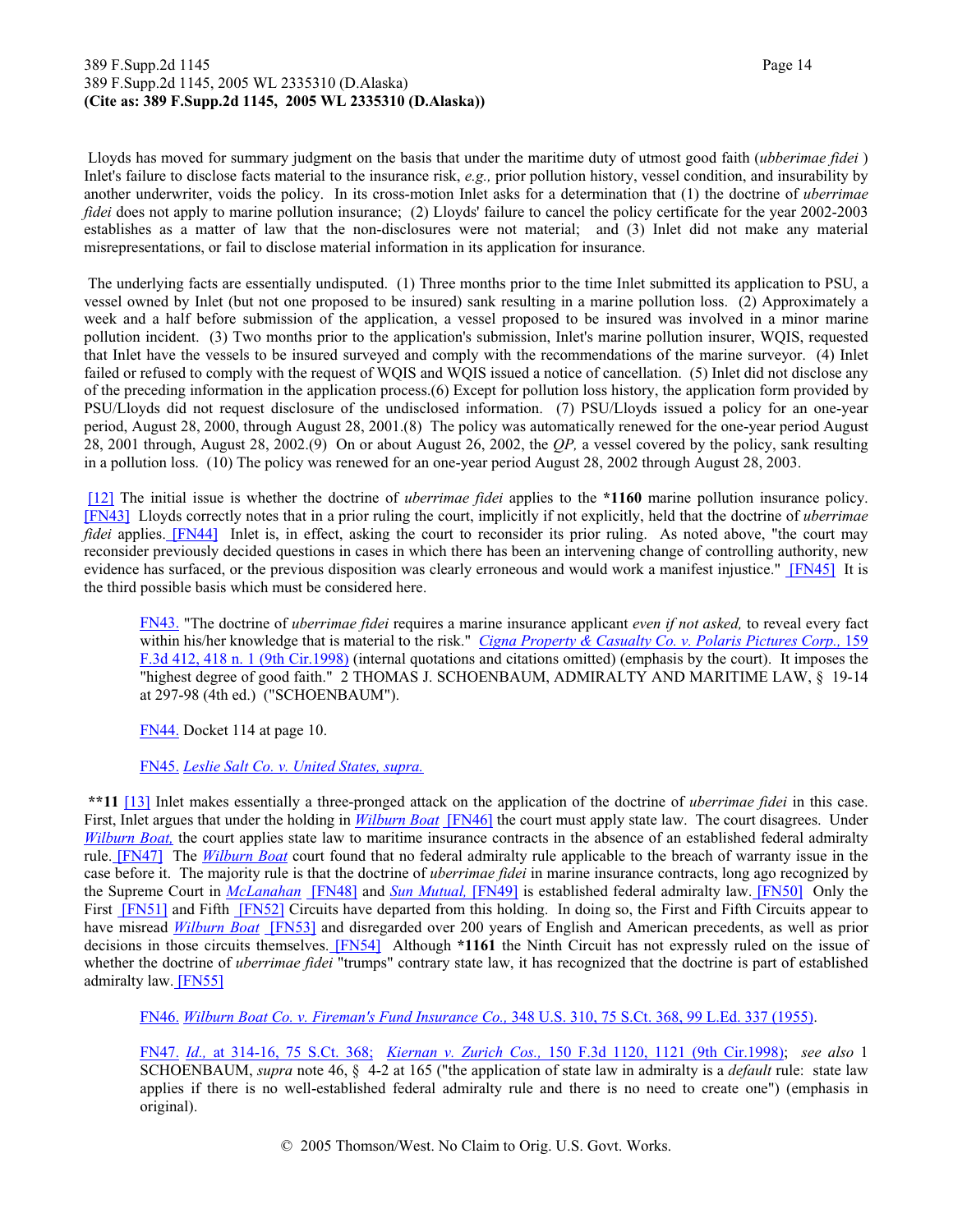FN48. *McLanahan v. Universal Insurance Co.,* 26 U.S. (1 Pet.) 170, 185, 7 L.Ed. 98 (1828).

FN49. *Sun Mutual Insurance Co. v. Ocean Insurance Co.,* 107 U.S. 485, 510-11, 1 S.Ct. 582, 27 L.Ed. 337 (1883).

FN50. *See* Thomas J. Schoenbaum, *The Duty of Utmost Good Faith: A Comparative Analysis of American and English Law,* 29 J. MAR. L. & COM. 1, 8-9, 11 (1998) and the cases cited therein ("Schoenbaum article").

FN51. *Windsor Mount Joy Mutual Insurance Co. v. Giragosian,* 57 F.3d 50 (1st Cir.1995) (questioning the rule and applying state law in a somewhat oblique manner).

FN52. *Albany Insurance Co. v. Anh Thi Kieu,* 927 F.2d 882 (5th Cir.1991).

FN53. *Wilburn Boat* should be read as generally requiring the court to ask two questions: first, whether a judicially established federal admiralty rule governs the issue; and, if not, whether the court in the consideration of uniformity should create one. In the absence of a settled or established federal, admiralty rule, *Wilburn Boat* is properly interpreted and applied as a mandate to choose the applicable state law rule discouraging the formulation of new federal admiralty rules governing marine insurance. [*See* 2 SCHOENBAUM, *supra* note 46, § 19-9 at 282.]

FN54. Schoenbaum Article, *supra* note 53 at 11.

FN55. *Cigna Property & Casualty Co. v. Polaris Pictures Corp., supra,* 159 F.3d at 420 n. 3 (holding that since both the federal admiralty rule and the California statute were the same, it was unnecessary to decide whether the result was under admiralty or California law); *Certain Underwriters at Lloyds v. Montford,* 52 F.3d 219, 222 n. 1 (9th Cir.1995) (same).

 Second, Inlet suggests that no justification exists for application of *uberrimae fidei* to marine pollution policies. Basically, Inlet argues that such policies, having been developed in response to a specific statutory liability created by various federal and state statutes, do not fall within the parameters of traditional marine insurance policies. This is a distinction without a significant difference. What is being insured is the same, *i.e.,* maritime vessels and operations. The only change is the nature of the liability being insured. A marine pollution policy is substantially similar in nature to a protection and indemnity policy: it provides coverage for damage or harm to a third-person. In addition, some level of pollution coverage is often included in P & I policies. [FN56] Inlet also argues that because no reported decision has applied the doctrine of *uberrimae fidei* to a marine pollution policy, it is not applicable. The obverse of the coin is that no reported decision has *declined* to apply the doctrine to a marine pollution policy. Applicability of the doctrine of *uberrimae fidei* to marine pollution policies appears to be an issue of first impression, but that does not weigh in Inlet's favor given the similarity between the risks undertaken by the insurer respecting marine pollution policies and other marine insurance policies.

FN56. 2 SCHOENBAUM, *supra* note 46, § 19-12 at 288-89 ("Shipowners look to Protection and Indemnity Clubs for insurance against their liabilities including claims for damage or compensation in respect of ... pollution.")

 Third, Inlet argues that the doctrine of *uberrimae fidei* is antiquated, relying in large part upon an analysis of the doctrine by Prof. Thomas J. Schoenbaum. [FN57] Inlet's reliance on Prof. Schoenbaum is puzzling for, as correctly quoted and read in context, Prof. Schoenbaum supports the continued viability of the doctrine. After noting, as quoted by Inlet, that the doctrine was increasingly being questioned or repudiated and abrogated in American law as to *non-maritime* matters, Prof. Schoenbaum posed the question: "Is the doctrine of utmost good faith necessary to the law of marine insurance, or is it merely an anachronism left over from the distant past?" [FN58] After exhaustively analyzing American and English law and the policy considerations underlying the doctrine of *uberrimae fidei,* he concluded that it was necessary. In a paragraph somewhat misquoted by Inlet, Prof Schoenbaum stated: [FN59]

FN57. Schoenbaum Article, *supra* note 53.

FN58. *Id.,* at 2.

FN59. *Id.,* at 3 (footnote omitted).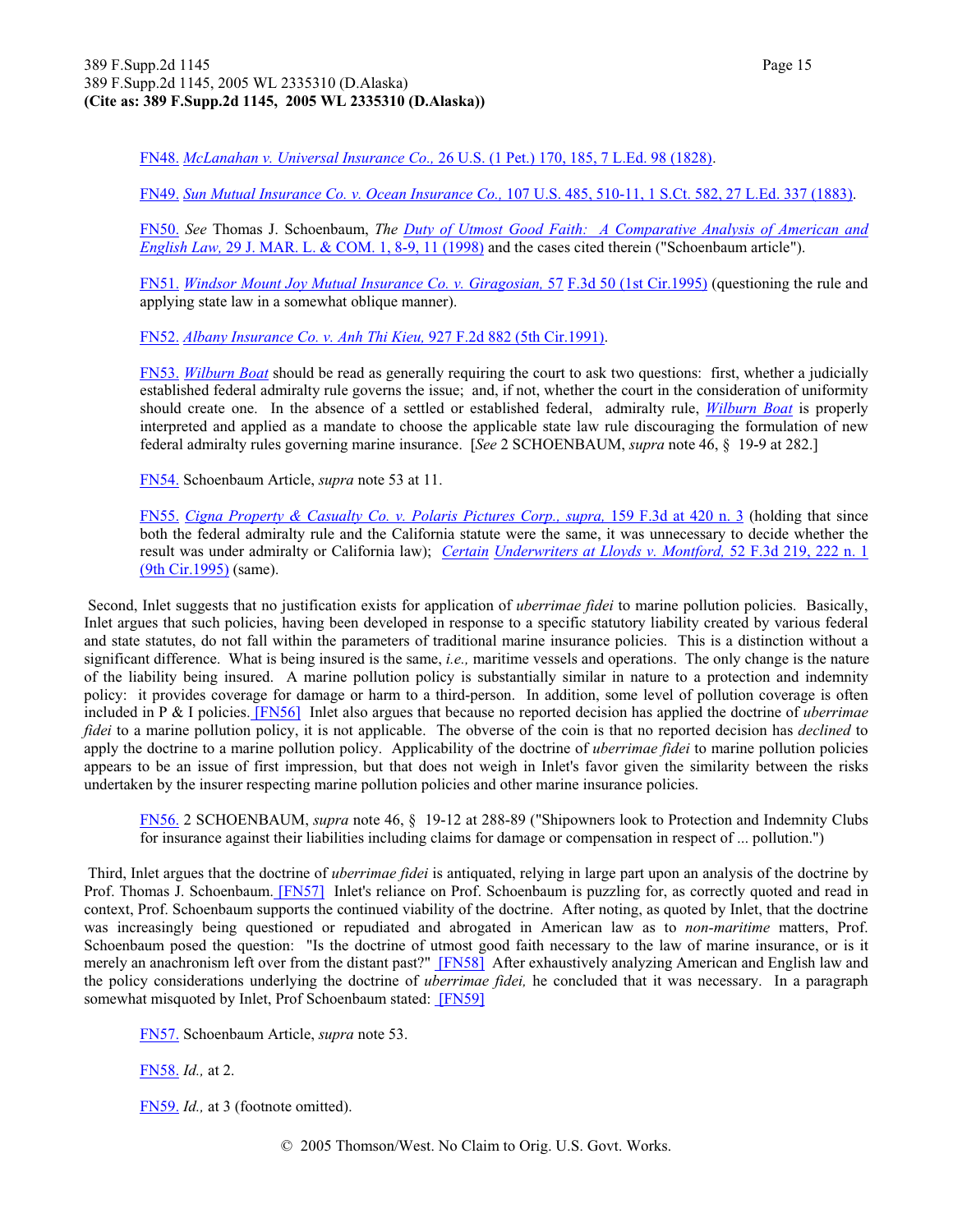**\*\*12** It is submitted that both defenders and attackers of the doctrine have not properly understood the duty of utmost good faith. It is not a broad duty of disclosure based on "old-fashioned" moral principles. It is rather a practical and narrow duty to require facts within the special knowledge of one party to a marine insurance contract to be disclosed to the other. [FN60]

FN60. As misquoted by Inlet, the last sentence read: "It is a *rather impractical* and narrow duty to require facts within the special knowledge of one party to a marine insurance contract to be disclosed to the other." (Misstated language emphasized.) As misstated the meaning of that sentence is substantially distorted. The court finds this misstatement, which is repeated in the reply memorandum, even if inadvertent, troubling.

**\*1162** Prof. Schoenbaum goes on to state. [FN61]

FN61. *Id.,* at 3-4 (footnotes omitted) (emphasis in the original).

The rule of utmost good faith is grounded in *economic efficiency.* It is a rule designed to minimize costs to both insurers and assureds. In marine insurance cases the particulars of the risk are peculiarly within the knowledge of the assured. The rule places the onus on the party with the exclusive knowledge of the circumstances affecting the risk to disclose so that the risk can be most precisely and cheaply evaluated. This should lead to lower costs for insurers and, ultimately, lower and more precise premium costs for assureds.

Some have disputed the necessity for the rule based upon modern social and economic conditions. In some areas of insurance, risks may no longer be individually evaluated and the rule may be less compelling. But marine insurance remains an industry where the individualized risk calculation and negotiation still play a key role. Thus, the doctrine of utmost good faith is of continuing importance, particularly in marine insurance.

Prof. Schoenbaum concluded. [FN62]

FN62. *Id.,* at 39.

It is this author's conclusion from analyzing and comparing the American and English law and jurisprudence that the doctrine of utmost good faith still has utility in marine insurance because it fosters a high standard of care, economic efficiency, and lower premiums for assureds. Furthermore, because the marine insurance industry is international in scope and likely to become more so due to recent agreements at the World Trade Organization to remove barriers to trade in services its efficient operation would be enhanced by a harmonization of the divergences that have crept into English and American law.

 As Prof. Schoenbaum noted and this case illustrates, the marine insurance industry is international in scope. Lloyds, generally recognized as the preeminent insurer of maritime risks, is based in London. Great Britain has codified the doctrine of *uberrimae fidei* in marine insurance law. [FN63] The court also notes that New York, the home of the other dominate underwriter of marine pollution insurance, WQIS, also applies the doctrine of *uberrimae fidei* to marine insurance. [FN64] In addition to New York, California, also home to significant maritime activity, applies the doctrine to marine insurance policies. **[FN65]** While not dispositive of the precise point at issue, these facts certainly should be considered.

FN63. Marine Insurance Act, 6 Edw. 7, ch 41, § § 17, 18 (1906) (Eng.).

FN64. *Stecker v. American Home Fire Assurance Co.,* 299 N.Y. 1, 84 N.E.2d 797, 798-99 (1949).

FN65. Cal. Ins.Code § 1900.

[14][15][16] The court, mindful of the admonition that lower federal courts should not presume that a later pronouncement by the Supreme Court overrules *sub silentio* a prior decision of the Supreme Court directly on point, [FN66] declines to follow the First and Fifth Circuits in boarding **\*1163***Wilburn Boat* and abandoning application of the doctrine of *uberrimae fidei* to marine insurance policies. *Wilburn Boat* should not be read by a lower federal court as overruling or even undermining *McLanahan* and *Sun Mutual.* Given the implications of jettisoning the doctrine of *uberrimae fidei,* including its adverse impact on uniformity in admiralty law which is inherently international in scope, and in light of the implicit if not explicit recognition by the Ninth Circuit that the doctrine is established in admiralty law, if such a course is to be sailed it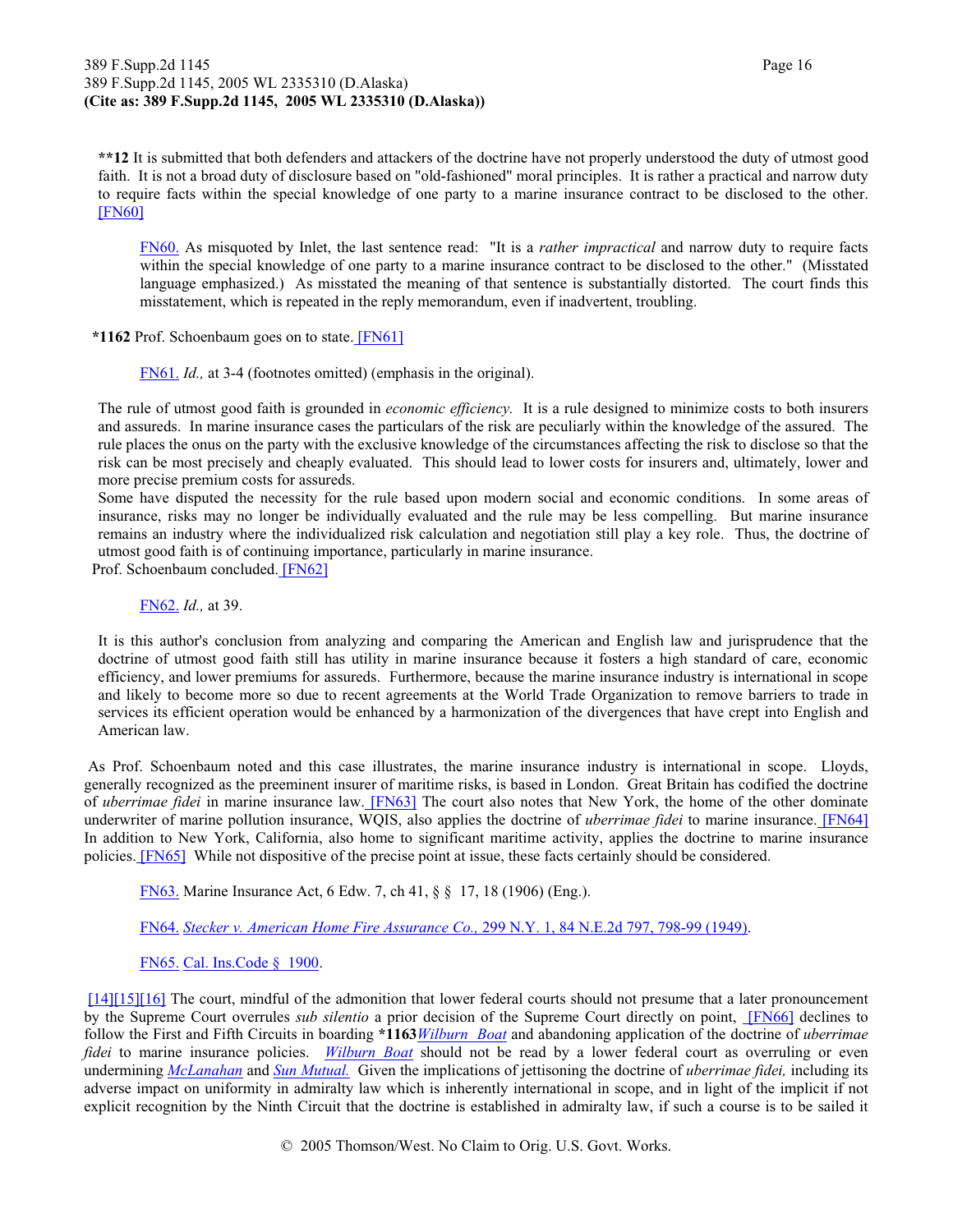#### 389 F.Supp.2d 1145 Page 17 389 F.Supp.2d 1145, 2005 WL 2335310 (D.Alaska) **(Cite as: 389 F.Supp.2d 1145, 2005 WL 2335310 (D.Alaska))**

must be set by Congress or the appellate courts. This court joins the Western District of Washington [FN67] in holding that the marine doctrine of *uberrimae fidei* or "utmost good faith" is an established rule of admiralty law. Consequently, that doctrine, not state law, applies to the insurance policy in this case. [FN68]

FN66. *See State Oil Co. v. Khan,* 522 U.S. 3, 20, 118 S.Ct. 275, 139 L.Ed.2d 199 (1997) ("it is [the Supreme Court's] prerogative alone to overrule one of its precedents"); *Agostini v. Felton,* 521 U.S. 203, 237, 117 S.Ct. 1997, 138 L.Ed.2d 391 (1997) (lower courts must leave to "this Court the prerogative of overruling its own decisions," even if such decision "appears to rest on reasons rejected in some other line of decisions") (citations omitted).

FN67. *See, e.g., Port Lynch, Inc. v. New England International Assurety of America,* 754 F.Supp. 816, 820-21 (W.D.Wash.1991).

FN68. Having made this determination, it is unnecessary to address the significance of the non-disclosures in this case under Alaska law.

**\*\*13** [17] The parties agree that under the doctrine of *uberrimae fidei* the omitted information must be "material." The parties also agree that to be material the fact must impact the underwriter's decision to either (1) accept the risk or (2) in setting the premium. **[FN69]** The burden of proof of materiality is on the insurer. **[FN70]** Thus, the court must look at the facts that were not disclosed to determine the materiality of each to the underwriting process.

FN69. *See* 2 SCHOENBAUM, *supra* note 46, § 19-14 at 312.

FN70. *See Miller v. Republic National Life Ins. Co.,* 789 F.2d 1336, 1340 (9th Cir.1986).

 Inlet and Totem have expended significant effort arguing that if something was material PSU/Lloyds should have asked, and absent inquiry must be immaterial. This argument, based on cases that did not involve the application of the marine doctrine of *uberrimae fidei,* misses a basic premise of the doctrine as applied in this circuit: a material fact must be disclosed *even in the absence of a request.* [FN71] Prof. Schoenbaum has stated the rule as follows: [FN72]

FN71. *Cigna Property & Casualty Co. v. Polaris Pictures Corp, supra; Certain Underwriters At Lloyds v. Montford, supra,* 52 F.3d at 222.

FN72. 2 SCHOENBAUM, *supra* note 46 § 19-14 at page 312.

Another rule of materiality under American law is that facts that are the subject of a specific inquiry by the insurer are deemed material, but failure to make inquiry does not excuse a failure to disclose material facts. Where inquiry is made and the insurer did not ask for the information, however, the omitted fact is likely to be deemed non-material.

 In this case, the undisclosed facts included: (1) pollution loss attributable to the *Maren I,* an owned vessel but not proposed to be insured, occurring in May 2000, three months preceding the date of the application; (2) pollution loss attributable to the *Harvester Barge,* a vessel proposed to be insured, on August 9, 2000, less than ten days preceding the date of the application; and (3) the fact that WQIS was canceling its policy and the reason therefore.

[18] Addressing first the failure to disclose the prior loss history. The court begins with the premise that: "An insurance applicant's loss history is material to the risk." **[FN73]** That the loss history was material to the underwriting decision by **\*1164** Lloyds is established by the uncontroverted testimony of Stephen Hargrave, an underwriter for Lloyds, Philip Sandle, a liability underwriter for Lloyds, and Rowland Dawe, a Director of Ropner Insurance Services, Limited. As to the *Maren I,* in addition to the argument that the application form question was directed solely to the vessels to be insured (an argument rejected above), Inlet argues that, at the time of the *Maren I* incident it was owned by IFP, operated by Arctic Salmon, Inc., and all cleanup expenses were incurred by Arctic Salmon. However, IFP and Arctic Salmon are also named as applicants on the policy application. Moreover, evidence in the record indicates that IFI and IFP are owned and controlled by a single individual, Vincent L. Goddard, and Arctic Salmon is in some way a related entity. The failure to disclose the IFI-IFP-Arctic Salmon relationship and pollution loss history of Arctic Salmon is itself a material omission. [FN74] There is also evidence in the record that the *Maren I* incident also involved the *QP, i.e.,* that the *QP* was moored next to the *Maren I,* listing heavily, and had to have petroleum products removed as a precautionary measure as it was itself in danger of sinking.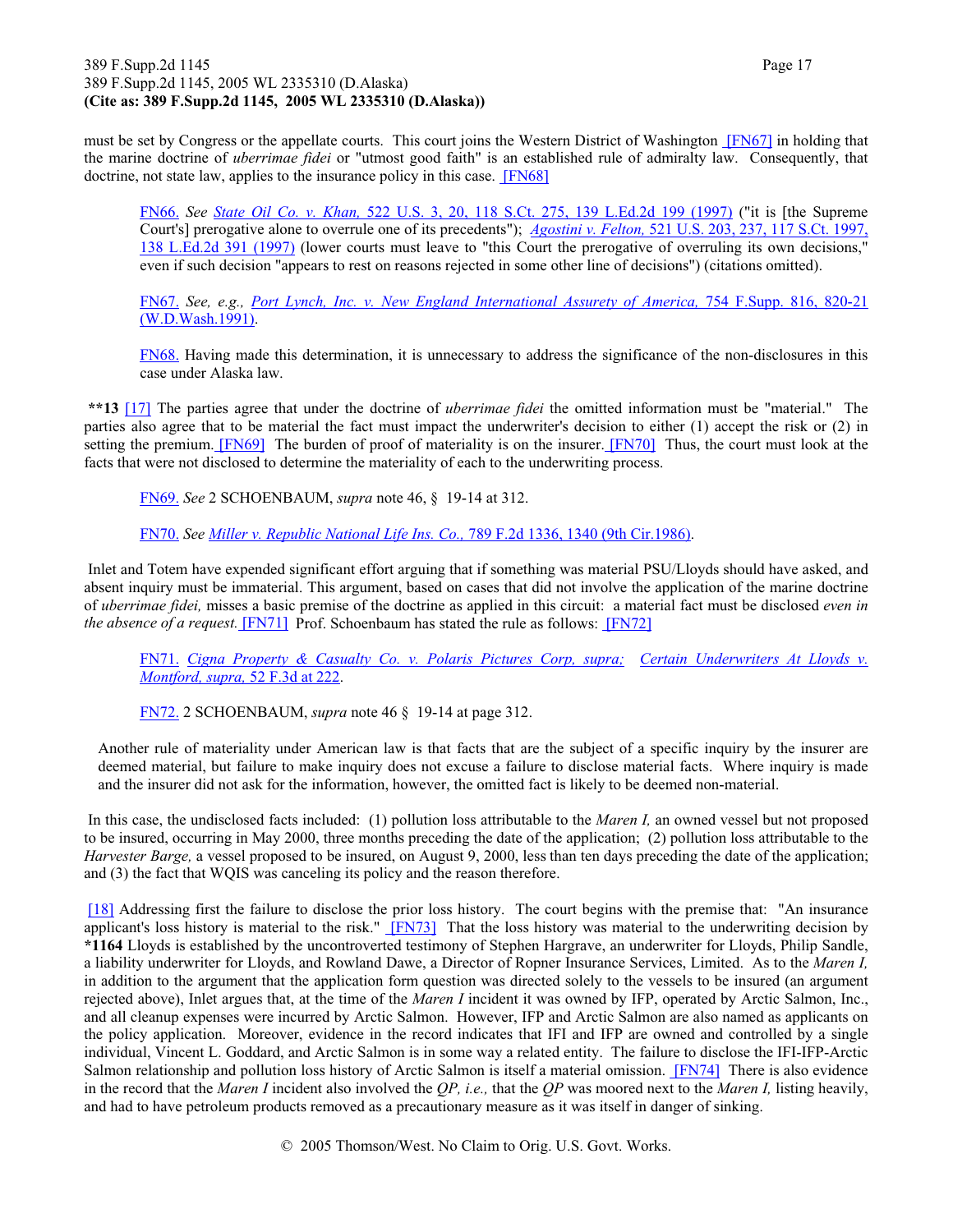#### 389 F.Supp.2d 1145 Page 18 389 F.Supp.2d 1145, 2005 WL 2335310 (D.Alaska) **(Cite as: 389 F.Supp.2d 1145, 2005 WL 2335310 (D.Alaska))**

#### FN73. *Certain Underwriters At Lloyds v. Montford, supra,* 52 F.3d at 222.

#### FN74. *See Cigna Property & Casualty Co. v. Polaris Pictures Corp., supra,* 159 F.3d at 420.

**\*\*14** [19] Inlet argues that IFP did not consider the pollution incident as involving the *Harvester Barge* itself, but as the result of the actions by a third-party contractor operating on shore. Be that as it may, the spill which occurred during a transfer from the *Harvester Barge* was reported as being connected to the *Harvester Barge,* and payment of the costs of cleanup requested from WQIS. Moreover, it overlooks the fact that, as Inlet itself argues, the liability for spills is absolute, a "no-fault" concept, and as the vessel owner IFI was responsible for the spill caused by the third-party contractor irrespective of fault--the very risk Lloyds was being asked to insure. Inlet's position overlooks the fact that the test is not whether the proposed assured believed the fact was material but whether a reasonable person in the assured's position would know that the fact was material. [FN75] Even if the test were not an objective one, there is no evidence in the record that the third party contractor's involvement was the reason for the omission by the person who actually prepared the application.

FN75. *Btesh v. Royal Insurance Co.,* 49 F.2d 720, 721 (2nd Cir.1931); 2 SCHOENBAUM, *supra* note 46, § 19-14 at 312.

[20] Cancellation of a policy by a previous insurer is likewise material. *[FN76]* That the failure was material to underwriting at Lloyds is also established by the uncontradicted testimony of Messrs. Hargrave and Sandle. Inlet does not dispute that WQIS canceled the policy it had issued to IFI, with IFP and Arctic Salmon as additional assureds, or that this was not disclosed. Lloyds argues that WQIS canceled the policy on two grounds: failure to comply with a request that Inlet have the vessels surveyed and nonpayment of the premium. Both Inlet and Totem argue that the WQIS cancellation was premised on non-material financial considerations, not the poor quality of the vessels. In particular, Totem relies on handwritten notes dated August 10, 2000, on a communication from WQIS to Totem in which it is asserted that Inlet considered doing the surveys but only if WQIS would reinstate, but since the WQIS's letter precluded reinstatement, no surveys were done. Totem's argument misconstrues the facts to reach the implied **\*1165** conclusion the cancellation was solely financially based.

#### FN76. *Knight v. U.S. Fire Insurance Co.,* 804 F.2d 9, 13 (2nd Cir.1986).

On June 6, 2000, Totem notified Inlet in a facsimile communication that stated in part:

Water Quality Insurance Syndicate recently received a survey regarding the condition of your vessels. They are wanting to send cancellation notice because of the age and condition of your vessels. They are willing to rescind the cancellation provided you get your vessels surveyed and your expense and are willing to adhere and comply with the surveyors recommendations. The short term recommendations will have to be completed immediately, while any long term recommendations, Water Quality Insurance Syndicate is willing to work with you on getting resolved in a reasonable manner.

They do require you to go through The Alexander Gowe, Inc. company as the surveyor. The contact name is Andrew King, and his phone number is (206) 285- 0520.

**\*\*15** On June 21, 2000, Totem sent a followup facsimile that stated in part:

See attached copies of correspondence regarding Water Quality Syndicate sending cancellation notice.

They were holding off sending the notice until you had contacted and worked with their recommended surveyor. However, when they contacted him today, they found that no one from your office had contacted him, so they are now sending cancellation notice to be effective July 20, 2000.

On August 7, 2000, WQIS sent notice of "final" cancellation to both Inlet and Totem, stating in relevant part:

Based on our review of our file for Inlet Fisheries, Inc., it appears that policy premiums have not been paid for the current policy period or the previous policy period.

Moreover, Inlet Fisheries has failed to comply with WQIS's demand that its vessels be surveyed (which would allow WQIS to confirm exposure) and adhere to any recommendations by the surveyor. Accordingly, please consider this a twenty-day notice of cancellation in accordance with Section 21.36.220.

In the event that the survey requirements have been complied with and premiums paid, this letter shall constitute a sixtyday notice of cancellation. This cancellation is final.

Based on the declaration of Vincent Goddard, [FN77] Inlet argues that it did not refuse to have the surveys done but that it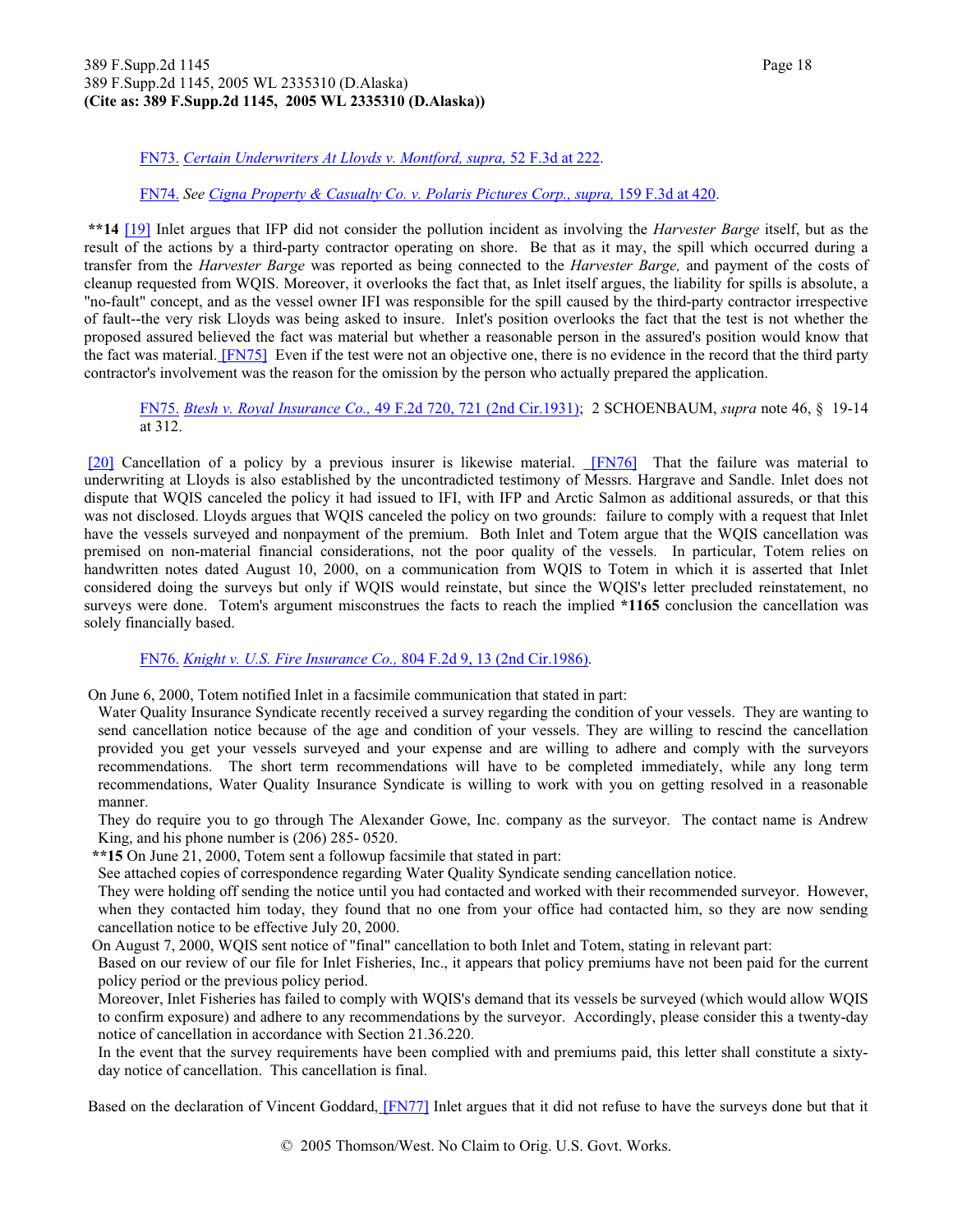#### 389 F.Supp.2d 1145 Page 19 389 F.Supp.2d 1145, 2005 WL 2335310 (D.Alaska) **(Cite as: 389 F.Supp.2d 1145, 2005 WL 2335310 (D.Alaska))**

was unable to arrange for a marine surveyor to come to Bethel within the time frame required by WQIS. Mr. Goddard's statement and Inlet's argument ring hollow and are at odds with independently established facts. WQIS had specifically required use of a particular surveyor and provided the name and telephone number of the person to contact. It is uncontroverted that Inlet did not contact the specified surveyor.

FN77. Inlet did not refuse to have the QP and the HARVESTER BARGE surveyed. Inlet was simply unable to have the vessels surveyed within the time frame set by WQIS. There are no marine surveyors in Bethel and it is often very difficult to arrange for a surveyor to travel to Bethel on short notice during the summer.

 The logical inference to be drawn from these facts is that vessel condition was of significant, if not paramount, concern to WQIS; particularly in light of the fact that the *Maren I* sank the month preceding the initial demand. The last paragraph of the "final" cancellation notice is indicative that WQIS had concerns beyond "financial considerations"; indeed it may be inferred that "financial considerations" were of relatively **\*1166** minor importance since WQIS intended to cancel even if the premiums were paid. Moreover, there is no evidence that an intent to comply with the survey requirements was ever communicated to WQIS, certainly not prior to the August 7, 2000, "final" cancellation notice, some two months after WQIS made its initial demand.

 Perhaps more importantly, the critical point that Inlet and Totem fail to grasp is the fact that WQIS had received information, *i.e.,* a marine survey, that gave rise to concern about the condition of the Inlet vessels. This concern was communicated to Totem and by it to Inlet. Inlet did nothing to alleviate that concern. Thus, both Inlet and Totem had full knowledge that an underwriter of marine pollution insurance considered the condition of the vessels to be insured not only material but that the underwriter had reason to doubt the seaworthiness of the vessels. Despite this knowledge, the cancellation and concerns of WQIS were not disclosed. Whether or not the concerns of WQIS were well-founded, [FN78] Inlet had an obligation to disclose the facts. [FN79]

FN78. The concern as to seaworthiness was later proven reasonable at least with respect to the *QP,* not only by its sinking but also by its condition. Docket 135, Nicoll Declaration, Exhibit 30; Docket 135, Declaration of Ian Hogben, Exhibit 1.

FN79. *Knight v. U.S. Fire Insurance Co., supra.*

\*\*16 This does not, however, end the matter. Inlet and Totem have raised two additional points that bear on the issue. First, since materiality is based on the *post hoc* testimony of Lloyd's underwriters, albeit uncontradicted by competent admissible evidence, it nonetheless remains a triable issue of fact precluding the entry of summary judgment. Second, the actions taken by Lloyds after learning of the undisclosed facts establish that the undisclosed facts were not material as a matter of law.

[21] Turning first to the question of whether the uncontradicted testimony of Lloyds' underwriters is insufficient to sustain the grant of summary judgment as a matter of law. Inlet and Totem argue that the testimony of the Lloyds' underwriters is self-serving and speculative and can not, therefore, support the grant of summary judgment. The cases cited by Inlet and Totem do not support that conclusion. In *Christiania General Insurance Corp. Of New York v. Great American Insurance Co.,* the Second Circuit, applying New York law to a non-marine policy stated: [FN80]

FN80. 979 F.2d 268, 279 (2nd Cir.1992) (emphasis added).

Still, it is possible a jury could believe this position was simply hindsight, and that *because no significant number of ATV claims had been made at the time when the reinsurance certificates were issued and because what was involved was excess insurance*, Christiania would not in fact have rejected the risk or accepted the risk only at higher premiums.

 The thrust of the *Christiania General* decision is that there was other evidence in the case that created a triable issue of fact, not that the testimony of the underwriter was insufficient as a matter of law.

 The Fifth Circuit in *Gulfstream Cargo Ltd. v. Reliance Insurance Co.,* [FN81] a case involving the doctrine of *uberrimae fidei,* observed:

FN81. 409 F.2d 974, 980 (5th Cir.1969) (emphasis added).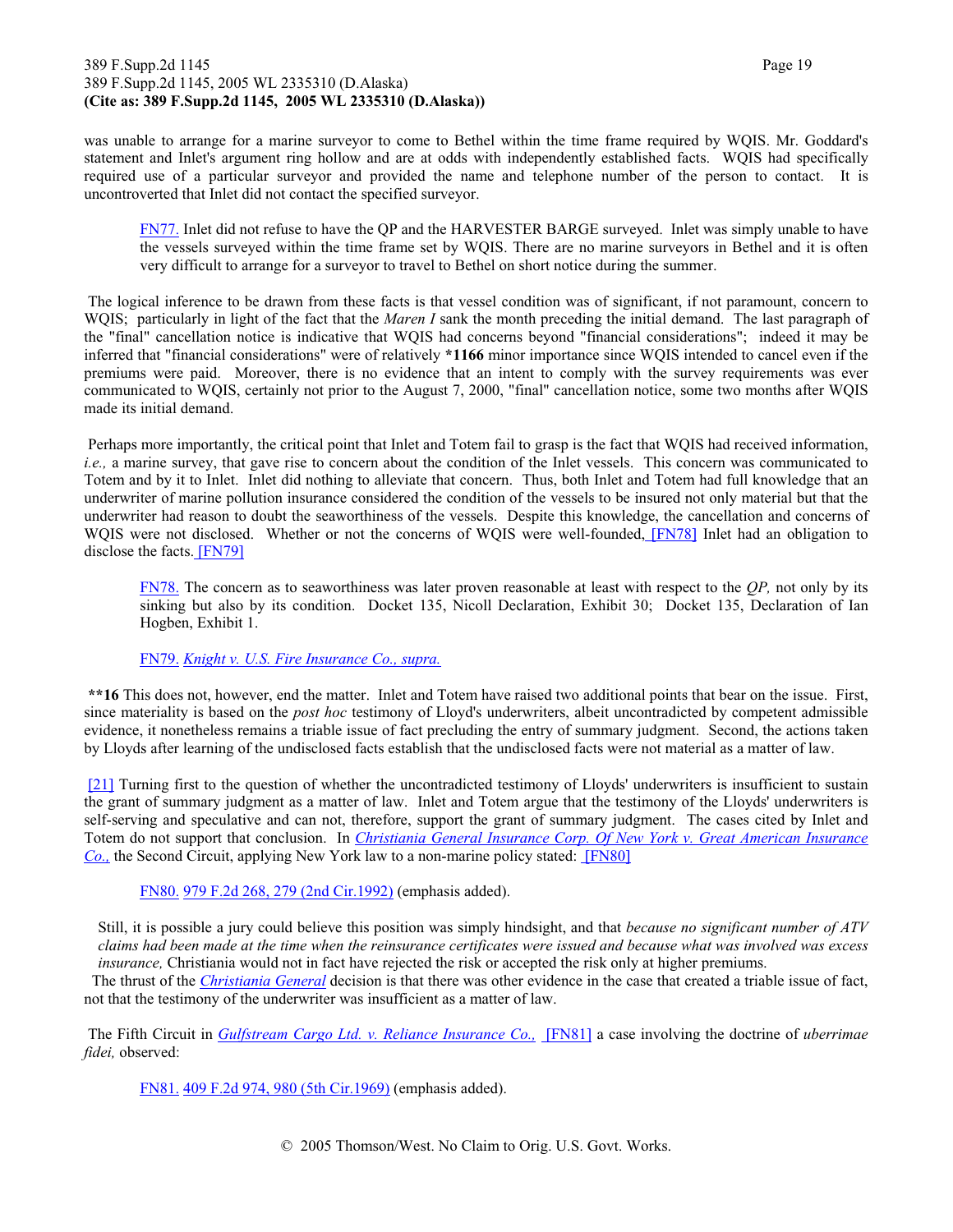#### 389 F.Supp.2d 1145 Page 20 389 F.Supp.2d 1145, 2005 WL 2335310 (D.Alaska) **(Cite as: 389 F.Supp.2d 1145, 2005 WL 2335310 (D.Alaska))**

Of course, testimony of this kind coming long after the issuance of the policy and *the intervening loss, not shown to have been causally related to the earlier concealed unseaworthiness,* is self-serving in a vivid way. But this goes to its **\*1167** credibility, and the Trial Judge impliedly credited this.

 First, *Gulfstream* did not involve a motion for summary judgment and, as the court noted, this went to credibility, a factor that, as noted above, the court may not consider in ruling on a motion for summary judgment. Second, the basis for the *Gulfstream* creation of the credibility issue, a lack of causal connection between the loss and the concealed fact, is directly contrary to controlling law in this circuit. [FN82]

FN82. *See C.N.R. Atkin v. Smith,* 137 F.3d 1169, 1172 (9th Cir.1998) (holding, under the identical California statutory *uberrimae fidei* rule, and that it was unnecessary for the insurer to establish a causal connection between the undisclosed material fact and the loss).

Inlet quotes *Mims v. Old Line Life Insurance Co. of America,* [FN83] as follows:

FN83. 46 F.Supp.2d 1251, 1261 (M.D.Fla.1999).

Generally, however, such "Monday morning quarterbacking" is disfavored and the materiality of misrepresentations will be a factual issue to be decided by the trier of fact.

 While that quote is accurate, as far as it goes, it is grossly misleading and does not reflect the holding of the court. The complete passage, which does reflect the court's holding, is as follows: [FN84]

FN84. *Id.* (internal citations omitted).

**\*\*17** An insurer may establish the materiality of misrepresentations through the affidavit of an underwriter. Generally, however, such "Monday morning quarterbacking" is disfavored and the materiality of misrepresentations will be a factual issue to be decided by the trier of fact, which naturally precludes summary judgment. \* \* \* \* Here, however, unlike in *Fernandez* or *Beneby,* plaintiff has offered no contradictory evidence to rebut the underwriter's statement that an "insured's past medical history and medical treatment are material ... and Bennett's failure to disclose these visits to hospitals, in and of itself, would have caused [defendant] to decline to issue the policy." Doc. 123 at 4. Furthermore, because these knowing misrepresentations concern Bennett's medical history, they so affect the insurer's assessment of risk that such misrepresentations are material as a matter of law.

 The Ninth Circuit, in upholding a grant of summary judgment in favor of an insurer on the issue of a material omission based upon the affidavits of an underwriter, specifically rejected the rule urged by Inlet and Totem: [FN85]

FN85. *Gasaway v. Northwestern Mutual Life Insurance Co.,* 26 F.3d 957, 959-60 (9th Cir.1994) (citations and internal quotations omitted).

NML met its burden of proving the absence of any genuine issue of material fact that Gasaway's misrepresentations materially affected the acceptance of the risk through the Westphal affidavits.

\* \* \* \* \* \*

Gasaway offered no witnesses, depositions, or affidavits to contradict NML's position. Instead she argued that Westphal's conclusions were nothing more than self-serving speculation that should be disregarded. This is nothing more than "mere allegations or denials" which are insufficient to overcome NML's showing. That being so, the materiality of the misrepresentations is such that reasonable minds could reach only one conclusion as to whether the answer was true or false. Therefore, summary judgment was appropriate.

 Inlet and Totem argue that the best evidence of materiality is the industry standard. Unfortunately for Inlet and Totem they failed to introduce any competent, **\*1168** admissible evidence that the industry standard differs from the standard Lloyd's witnesses identify. **[FN86]** The only competent evidence of industry standards is that presented by the deposition testimony of Messrs. Hargrave, Sandle, and Dawe (familiar with the underwriting requirements of Lloyds) discussed above, and the Declaration of Russell Brown, an underwriter for WQIS. Mr. Brown in his declaration stated unequivocally that prior loss history of the insured, vessel condition, and prior cancellation by a pollution insurer are among the most important facts considered in evaluating a risk and setting policy conditions. This evidence, being uncontradicted, not only supports the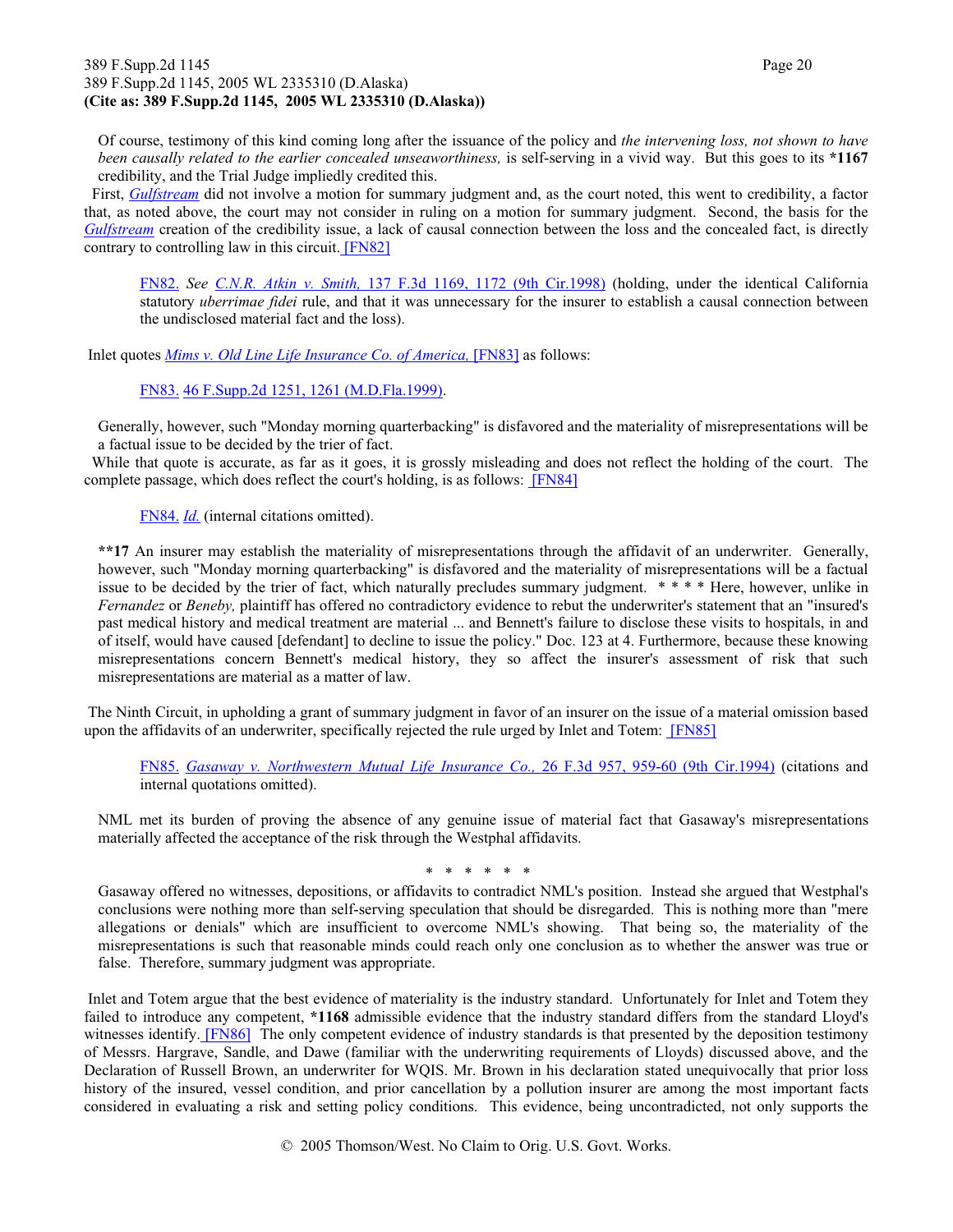#### 389 F.Supp.2d 1145 Page 21 389 F.Supp.2d 1145, 2005 WL 2335310 (D.Alaska) **(Cite as: 389 F.Supp.2d 1145, 2005 WL 2335310 (D.Alaska))**

grant of summary judgment on the issue but, under controlling law, compels it.

FN86. Inlet and Totem rely solely upon the stricken declaration of Forrest V. (Woody) Wilton.

 Totem attempts to bolster its argument on materiality by comparing the PSU application form to the NASIS Protection and Indemnity Application. The NASIS form not only asks about the current carrier but also whether the applicant had been "denied coverage or been subject to cancellation by underwriters." The NASIS application also requests a copy of the "most recent condition/valuation survey" and if "all recommendations listed on the survey have been complied with." This very argument establishes that Totem knew, or should have known, that both the fact of cancellation by WQIS and the condition of the vessels were material. Yet, despite the knowledge of the cancellation by WQIS and the reasons therefor, Totem did not disclose that information. The court also finds disingenuous Totem's argument that the application was dated August 17 and the cancellation was not effective until August 28 and the only question on the application form was to identify the current insurer, which was answered correctly. Totem knew on August 17 that the WQIS policy was being irrevocably cancelled effective August 28 and the reasons for that cancellation.

**\*\*18** [22] The next issue is whether the actions taken by Lloyds after it learned of the omitted facts create a triable issue of fact as to the materiality of the omitted facts. Put another way, did Lloyds by its conduct, *i.e.,* after having received sufficient information that would (and did) raise suspicions in the mind of a mind of a reasonable insurer that there are other material circumstances nonetheless proceed to underwrite the risk, waive the defect? **[FN87]** This argument is essentially based on the uncontroverted facts that after Lloyds learned of the material non-disclosures, it (1) bound coverage for the inlet vessels for the policy year 2002, (2) left unchanged the premiums charged, and (3) declined to cancel the coverage for the policy year. These "facts," standing alone, would likely create a triable issue of fact. However, the court must look to the totality of Lloyds' conduct. The salient facts during the relevant period are as follows:

FN87. *See* 2 SCHOENBAUM, *supra* note 46 § 19-14 at 318-19.

August 6, 2002--Lloyds provided Inlet with quote for renewal of policy.

August 27, 2002--PSU/Lloyds learned of the *Maren I* incident and that IFI had filed bankruptcy.

August 28, 2002--Lloyds agreed to renew the policy as quoted subject to Inlet submitting a new application form. Coverage bound by PSU. [FN88] Lloyds directed PSU to "instruct [counsel] to consider case and act on underwriter's behalf."

FN88. Docket 151, Exhibit 2 (Declaration of Eric Parthemer), Exhibit E.

**\*1169** September 4, 2002--PSU first followup to Totem requesting completed application form. September 5, 2002--PSU requested confirmation of P & I coverage from Totem. Totem responded it did not write P & I for Inlet. Information would have to come from Vince [Goddard]. [FN89]

FN89. The record does not show that PSU ever received verification that there was P & I coverage; however, for the purposes of ruling on this motion, this appears to be irrelevant.

September 10, 2002--Counsel for Lloyds informed IFI and IFP of Lloyds' reservations and requested (1) confirmation of P & I insurance coverage and (2) files and correspondence regarding the *Maren I* loss.

September 16, 2002--Commanding Officer, Marine Safety Office Anchorage requested permission to scuttle the *QP* due to its deteriorated condition, lack of water tight integrity, and the likelihood that the vessel would sink again requiring another federal response because Inlet lacked the financial resources to conduct pollution response activities or prevent the vessel from sinking again. [FN90]

FN90. The *QP* was removed from Bethel on October 15, 2002, and scuttled in the Southern Bering Sea on October 24, 2002. Docket 135, Declaration of Ian Hogben, Exhibit 1.

September 18, 2002--Follow-up by PSU to Totem on request for new application form (also notes previous follow-ups on September 4 and 11).

September 19, 2002--PSU received completed application form, which answered the question on pollution loss history: "QUANIRTUGG PRINCESS--8/02 OTHERS-- POLLUTION CLAIM." PSU sent an e-mail to Lloyds requesting advice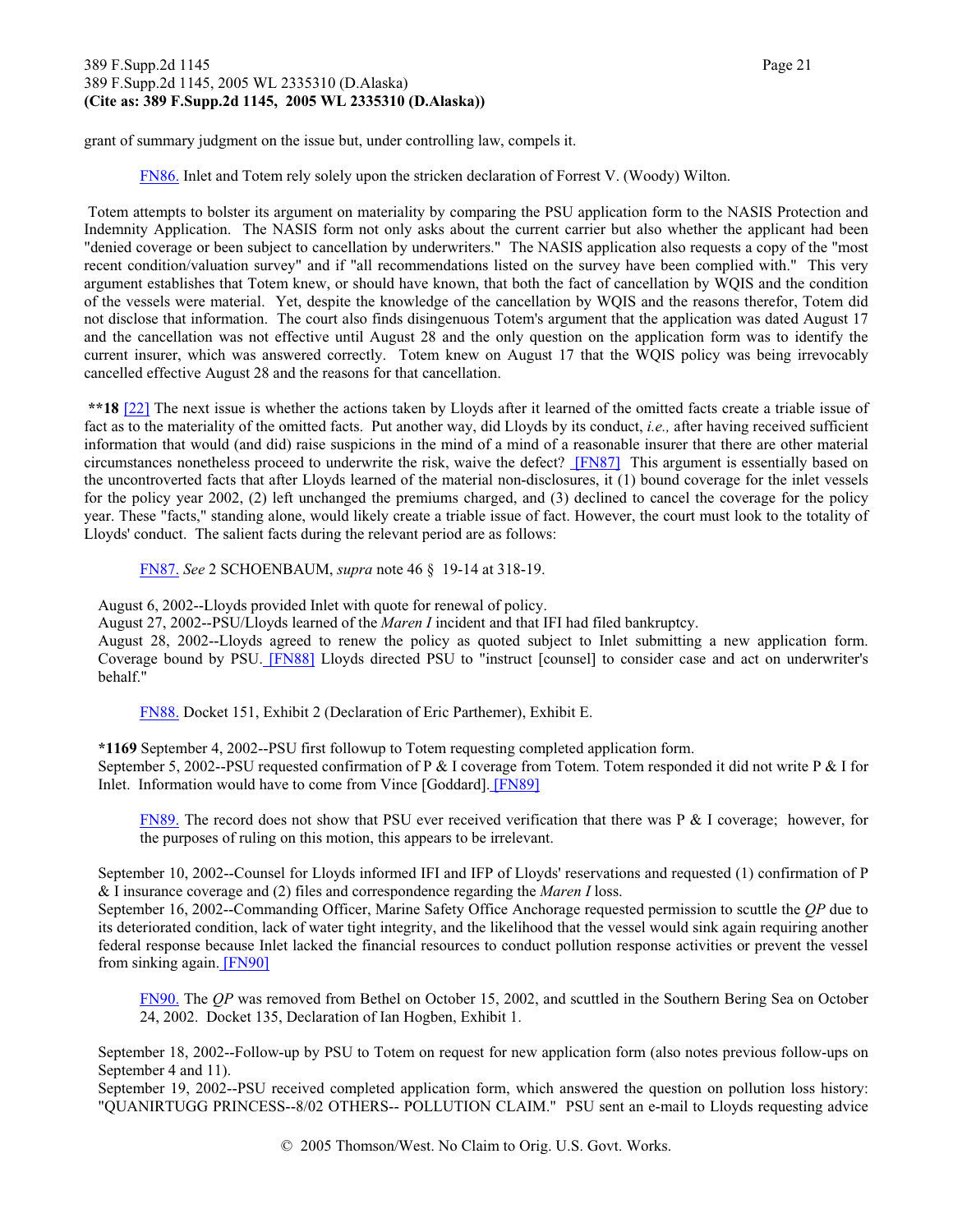#### 389 F.Supp.2d 1145 Page 22 389 F.Supp.2d 1145, 2005 WL 2335310 (D.Alaska) **(Cite as: 389 F.Supp.2d 1145, 2005 WL 2335310 (D.Alaska))**

on the addition of an additional vessel (*Inlet Harvester* ) to the policy and including the following:

ALSO--on the app we finally received, they list the QP incident, BUT DO NOT LIST the MARIN [*sic* ] claim. Could we send NOC on this basis--non disclosure of material fact? Or do you want to try to recoup as much premium as possible?

**\*\*19** September 20, 2002--Lloyds declined to add the *Inlet Harvester.* [There is no evidence in the record of a response, nor does Lloyds argue that it ever responded, to the inquiry concerning cancellation.]

October 9, 2002--Counsel for Lloyds corresponded with counsel for IFI informing him that WQIS requested the consent of Inlet Fisheries before releasing its files on the *Maren I.*

October 24, 2002--Counsel for IFI responded to the October 9 request declining to consent to the release of the WQIS files on the basis that its was irrelevant to the investigation into the loss of the *QP* and further taking the position that it was unnecessary to disclose the information concerning the *Maren I* inasmuch as it was not a vessel to be insured.

November 12, 2002--Counsel for Lloyds responded to counsel for IFI disagreeing with the position that it was unnecessary to disclose the pollution history of the assureds, invited counsel's attention to the doctrine of *uberrimae fidei,* and again requested consent to the release of the WQIS files.

December 3, 2002--In correspondence sent by facsimile following up on the November 12 correspondence to which no response had been received, counsel for Lloyds again requested release of the WQIS files, the files of IFI and IFP on the loss of the *Maren I,* the complete insurance files of IFI and IFP from 1999.

December 4, 2002--Counsel for IFI acknowledged receipt of the December 3 **\*1170** correspondence, noted it had been forwarded to his client and to expect a response by December 11.

December 10, 2002--Counsel for IFI responded to the requests for information ostensibly agreeing to consent to release of the WQIS files on the *Maren I* incident but effectively abrogating that consent by including the following statements:

However, please be advised that as Inlet Fisheries, Inc. did not own the Maren I, did not file the claim for its loss, and was not the loss payee, it is unlikely that Inlet Fisheries, Inc. possesses any specific information relating to the loss of the Maren I or treatment of that claim. The information you seek regarding the Maren I is either in the possession of the Inlet Fish Producers, Inc. or could only be obtained with the consent of Inlet Fish Producers, Inc. Our law firm does not represent Inlet Fish Producers, Inc., and never has represented that entity.

Accordingly, I have forwarded your correspondence to Paul Koval, the attorney for Inlet Fish Producers in Anchorage. Inlet Fish Producers will have to make its independent determination regarding turnover of the records you seek. Inlet Fisheries, Inc. has no power or authority to provide or release the specific records you have requested regarding the Maren I.

April 11, 2003--This action was commenced by Lloyds in U.S. District Court for the Western District of Washington.

July 21, 2003--Totem inquired about renewal terms on the policy.

July 31, 2003--PSU notified Totem by e-mail: "We will not be sending terms. It is our view that the policy you had is void. Underwriters are prepared to return funds."

**\*\*20** Inlet and Totem primarily rely *American National Fire Insurance Co. v. Rose Acre Farms, Inc.* [FN91] In *Rose Acre* at the time the insured applied for coverage it represented that it owned no airplanes and the policy excluded certain aircraft operations. The insured did, however, own an aircraft located at one of its farms in Paraguay. Subsequently, the insured acquired a Beechcraft that crashed, killing a passenger. The insurer, American National, learned of the Paraguay aircraft after the crash of the Beechcraft. American National declined to add a "total aircraft exclusion" to the policy except for operations outside the U.S. Instead, American National believed its existing exclusion language excluded coverage for the Beechcraft. The court ruled against American National on the issue of the existing exclusion, finding coverage. The court, responding to testimony that if American National had known of the Paraguay aircraft it would have excluded all aircraft operations, held that American National had not met its burden of establishing materiality, stating: [FN92]

#### FN91. 107 F.3d 451 (7th Cir.1997).

#### FN92. *Id.,* 107 F.3d at 458.

Normally, that might be enough to find in favor of ANFIC. However, in this case there is other evidence, less speculative, which demonstrates not what ANFIC might have done had it known of the aircraft, but rather what it actually did once it learned of the aircraft. It did nothing. ANFIC thought the policy already excluded any aircraft owned by Rose Acre. That is what it determined when it rejected Culley's addition of a total aircraft exclusion following the Beechcraft crash. That is what it determined when it still did not add a total aircraft exclusion after it learned of the **\*1171** Paraguay plane. Indeed, that is what it continues to argue on appeal. When presented with opportunities to change the aircraft coverage, both after the Beechcraft accident as well as later upon discovery of the Paraguay airplane, ANFIC did not modify the exclusion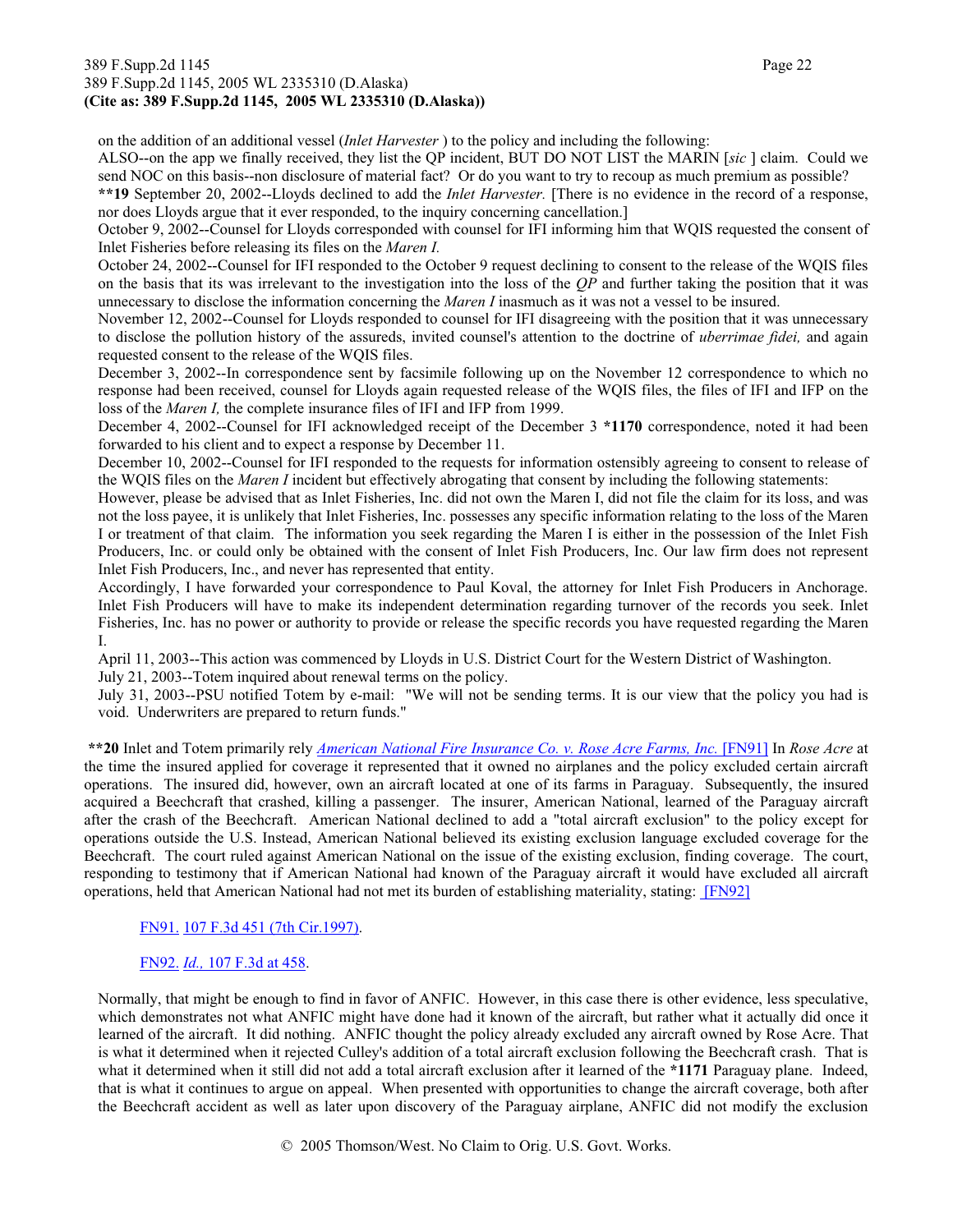#### 389 F.Supp.2d 1145 Page 23 389 F.Supp.2d 1145, 2005 WL 2335310 (D.Alaska) **(Cite as: 389 F.Supp.2d 1145, 2005 WL 2335310 (D.Alaska))**

because it believed there was no need to do so. Faced with an inconsistency between what ANFIC actually did and selfserving testimony speculating on what it might have done, the district court correctly determined there was no genuine material issue in dispute.

[23][24][25] Inlet and Totem argue that, like American National in *Rose Acre,* Lloyds when informed of the previously undisclosed *Maren I* incident nonetheless renewed the policy on the quoted terms, did not cancel the policy and, therefore, "did nothing." Thus, Inlet and Totem reason that the undisclosed incident was not material as a matter of law. Unfortunately for Inlet and Totem, the facts in this case differ substantially from those in *Rose Acre.* Inlet and Totem also overlook the fact that the doctrine of *uberrimae fidei* is a two-way street: it requires both parties to a marine insurance policy to accord the other the highest degree of good faith. [FN93] Although the duty to disclose all material facts in making the application for insurance attaches before the policy is actually issued, *uberrimae fidei* does not come into play until such time as the policy is actually issued. Thus, the insurer may decline to issue a policy in the first instance on any grounds not otherwise prohibited by law without violating the doctrine of *uberrimae fidei.* However, once the policy has been issued, *i.e.,* the contract made between the insurer and the insured, the insurer is bound by the doctrine and must act in utmost good faith with respect to its dealings with the insured. Lloyds' actions must be examined against this backdrop.

FN93. *Windsor Mount Joy Mutual Insurance Co. v. Giragosian, supra,* 57 F.3d at 54; *Knight v. U.S. Fire Insurance Co.,* supra, 804 F.2d at 13; 2 SCHOENBAUM *supra* note 46, § 19-14 at 297.

**\*\*21** Lloyds first learned of the *Maren I* incident on the day immediately preceding the renewal date. Lloyds did not, however, have any of the particulars regarding the incident; Lloyds did not, therefore, have sufficient information upon which to make an informed decision as to the risk being insured. Under Alaska law, except under circumstances not present in this case, an insured must give at least 45 days notice before refusing to renew a business or commercial policy. [FN94] As Lloyds notes, refusal to renew at that point, which would have been a violation of Alaska law, could hardly be acting in utmost good faith. Inlet attempts to degrade the impact of this factor because there is no evidence that Lloyds was actually concerned about the possibility of a "bad faith" claim by Inlet. On the other hand, when advised of the non-renewal in 2003, Totem, on behalf of Inlet, raised the very issue of non-renewal under Alaska law. The fact that Lloyds renewed the policy, in light of the limited and unconfirmed information it had at the time of renewal, does not create a triable issue of fact as to what it would have done had it been provided, prior to issuing the policy in the first instance in August 2000, the information it subsequently obtained upon which it asserts is right to avoid the policy. In August 2000, had Inlet disclosed the prior pollution losses and the cancellation of the WQIS policy, Lloyds could have declined to issue the policy outright without further investigation or it could have declined issuance until such **\*1172** time as it had an opportunity to investigate further. [FN95] The doctrine of *uberrimae fidei* left Lloyds no such option with respect to renewal on August 28, 2002: it had to renew or risk violating the doctrine of *uberrimae fidei.*

FN94. A.S.  $\S$  21.36.240. The court has previously held that to the extent that state law governs, Alaska law applies. Docket 127 at page 5 [370 F.Supp.2d at 577]. This aspect of Alaska law is clearly congruent with the concept of utmost good faith recognized by federal law.

FN95. Even Inlet, quoting *Knight v. U.S. Fire Insurance Co., supra,* 804 F.2d at 13, acknowledges that "[t]he insurer should be afforded the opportunity to investigate prior to the acceptance of the risk." Had Inlet disclosed the *Maren I* and *Harvester Barge* incidents and the WQIS cancellation in 2000 Lloyds would have had this opportunity, which it was denied by the failure to disclose.

 Inlet and Totem argue that the failure of Lloyds to cancel the policy after September 19, 2002, when the new application that did not disclose the *Maren I* or *Harvester Barge* incidents was received, also contradicts the materiality of those nondisclosures in August 2000. The court rejects this argument as well. It can hardly be considered a breach of the *uberrimae fidei* doctrine to fail to disclose a fact of which the insurer has actual knowledge, [FN96] which it is uncontroverted Lloyds had on September 19, at least with respect to the *Maren I*. [FN97] Neither Inlet nor Totem have cited any case in which such a holding was made, and this court is unable to find any such case. Inlet, albeit somewhat obliquely, attempts to shift the onus to Lloyds because it did not object to the response as being inconsistent with the information it had asked for or the information provided. This argument must also be rejected on the same basis as a similar argument made to the Ninth Circuit as "contrary to the obligation of the applicant for marine insurance to disclose material information *whether or not the insured asks for it.*" [FN98] The argument concerning the matters into which Lloyds may have inquired but did not, *e.g.,* marine surveys, what hull and P & I insurance was in place, [FN99] or contacting WQIS concerning its experience, [FN100]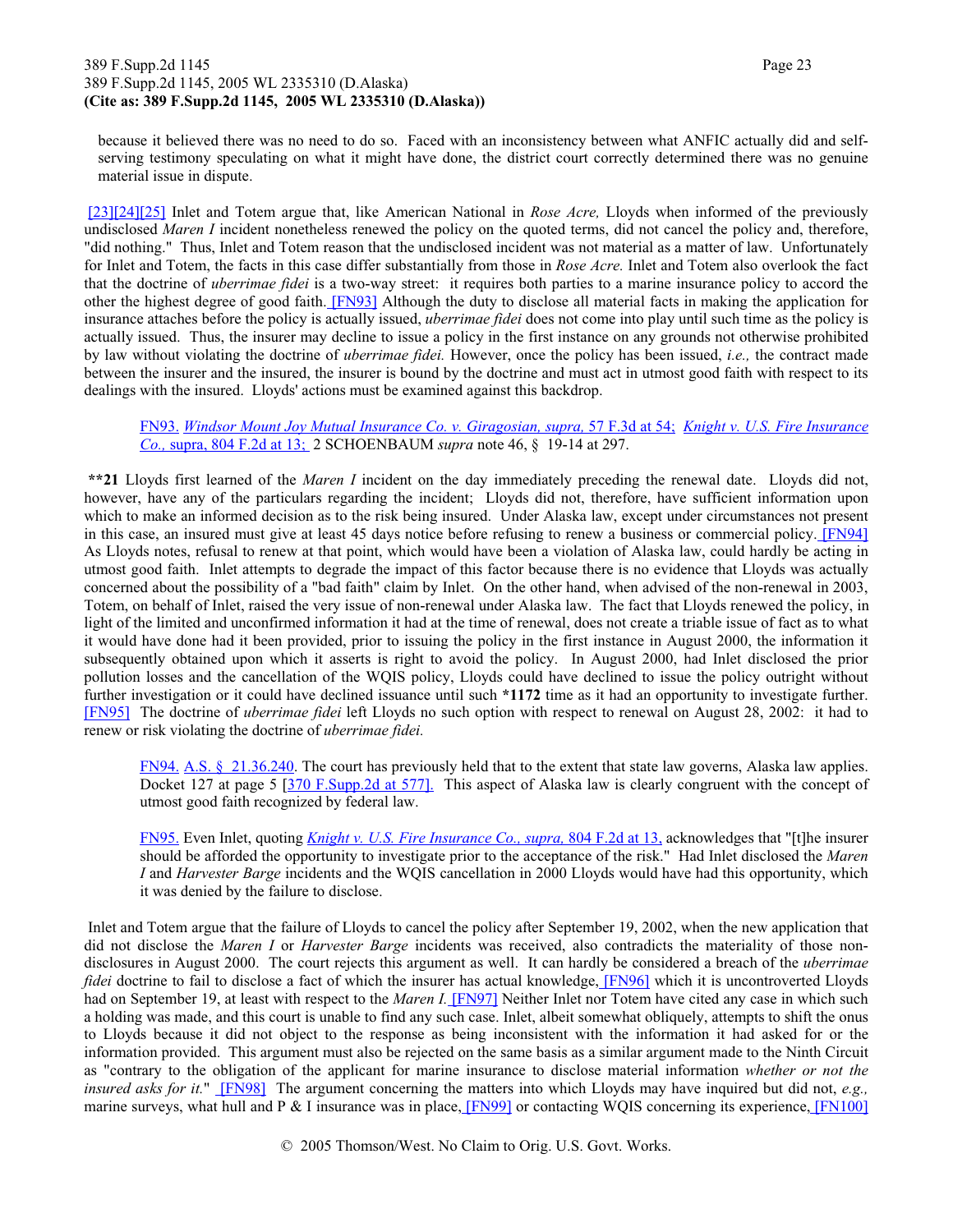#### 389 F.Supp.2d 1145 Page 24 389 F.Supp.2d 1145, 2005 WL 2335310 (D.Alaska) **(Cite as: 389 F.Supp.2d 1145, 2005 WL 2335310 (D.Alaska))**

fail for the same reason.

FN96. *See, e.g., Steelmet, Inc. v. Caribe Towing Corp.,* 747 F.2d 689, 695 (11th Cir.1984); *Port Lynch, Inc. v. New England International Assurety of America, supra,* 754 F.Supp. at 822; 7 COUCH ON INSURANCE, § 99.3 (3rd ed.).

FN97. The parties do not specify the date upon which Lloyds learned of the *Harvester Barge* incident or the facts surrounding the cancellation by WQIS, and the court has been unable to find any evidence in the record before it of when those were first discovered.

FN98. *Cigna Property & Casualty Co. v. Polaris Pictures Corp., supra,* 159 F.3d at 420 (emphasis in the original).

FN99. Although Lloyds has not raised the issue of the existence of P & I insurance in its motion and it does not appear to be relevant to the motions before the court, the court notes that the OPA Quotes provided Totem by PSU included the following "Subject to:  $P \& I$  Insurance to be purchased and maintained during full period of pollution policy." Docket 151, Exhibits P, Q, and R. In accepting the OPA quote and requesting the policy be bound, Inlet impliedly warranted that it would purchase (or had purchased) and maintain  $P \& S$  I insurance. If that were not true, Inlet not only failed to act in utmost good faith, it also breached its warranty.

FN100. The point about the WQIS history is particularly specious in light of Inlet's response to Lloyds' inquiry in 2002.

**\*\*22** The evidence in this case establishes that Lloyds upon learning of it, Lloyds immediately started an investigation into the *Maren I* incident. The evidence also shows that from the outset Inlet and Totem, its agent, were dilatory in responding to Lloyds' requests for information, and to a significant extent, obstructive. The responses by Totem and counsel for IFI display disregard for the insurer's right to determine what is material to undertaking the risk; instead of providing information, both questioned the need for or relevance of the requested information. The December 10, 2002, response of counsel for IFI was particularly disingenuous. Three **\*1173** months after the initial request to IFI/IFP and two months after the initial request from counsel for Lloyds, counsel for IFI took the position that (1) the *Maren I* was owned by IFP not IFI, (2) he does not represent IFP, (3) IFI has no authority to release the information, and (4) it was being referred to counsel for IFP for appropriate response. This response disregarded the facts that IFI and IFP were co-insureds on the WQIS policy, Vincent Goddard, the president of IFI, was also the president of IFP and certainly had the authority to authorize the release of the WQIS files, and, according to the official U.S. Coast Guard documentation IFI, not IFP, was the owner of the *Maren I.* [FN101] Goddard, who was aware of the situation and privy to the fact the request was directed to both IFI and IFP, waited three months before consulting the attorney representing IFP, a company he owned, controlled and served as president. His behavior is unexplained and unexcused. This stonewalling by Inlet through its agent, Totem, and its counsel, in responding to Lloyds' multiple requests for information regarding the *Maren I* incident and the files of WQIS during the months following revelation of the *Maren I* incident certainly demonstrates that Inlet was not acting in utmost good faith. One might even reasonably infer that this was a continuation of an intent to conceal the information.

FN101. As an unrecorded bill of sale, to the extent the vessel is involved, it was invalid as against any person except as against the grantor, a devisee of the grantor, or a person having actual knowledge of the sale. *See* 46 U.S.C. § 31321.

 From the time it first learned that Inlet had failed to make a full, complete and candid disclosure of facts material to the underwriting decision, Lloyds acted as a prudent insurer consistent with its obligation to act in utmost good faith with respect to its dealings with the insured. Ascribing to Lloyds' conduct the waiver characterization urged by Inlet and Totem, would be wholly inconsistent with Lloyds' obligations under the doctrine of *uberrimae fidei.* There was no waiver.

 The prior loss history of the vessels *Maren I* and the *Harvester Barge* and the cancellation of the policy by WQIS were material. Non-disclosure of those facts prior to the issuance of the policy breached the doctrine of *uberrimae fidei.* Accordingly, Lloyds is entitled to have the policy declared void.

#### *VI. CONCLUSION*

For the reasons set forth above: